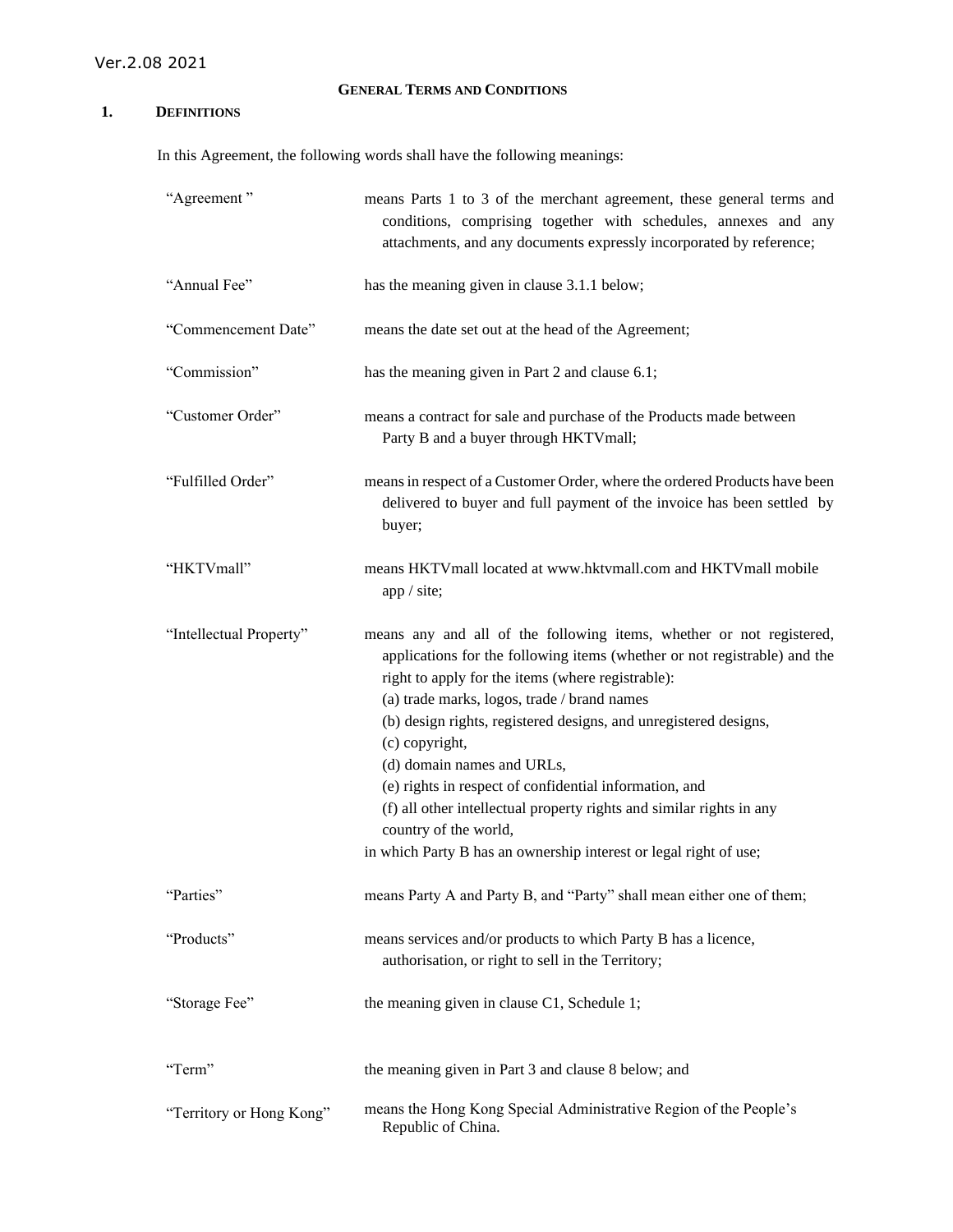## **2. PARTY A'S OBLIGATIONS**

- 2.1 Party A shall design, develop, operate and maintain HKTVmall, and shall endeavor to make available HKTVmall for open access at all times.
- 2.2 In pursuance of its objectives set out in clause 2.1, Party A undertakes to:
	- 2.2.1 perform as an executive producer to maintain the design, layout, "look and feel" of HKTVmall with the following features –
		- (a) a payment gateway capable of managing multiple means of payment for transaction between Party B and buyers;
		- (b) an on-line chat room for Party A to provide customer service support to customers;
		- (c) an enabled access function for personal computers and mobile devices;
	- 2.2.2 run regular marketing and promotional campaigns on a platform-wide basis; and
	- 2.2.3 handle standard delivery of the Products pursuant to the Customer Orders. If the Product is in the form of voucher, delivery may be made by electronic means.

## **3. PARTY B'S OBLIGATIONS**

- 3.1 In order to maintain uniform high standards of the registered merchants, protect the Intellectual Property rights and maintain the goodwill of HKTVmall, Party B agrees during the Term to strictly observe the obligations set out below:
	- 3.1.1 Party B shall pay the Annual Fee (subject to adjustment upon Party A's prior notice) per store ID on HKTVmall in advance upon signing of this Agreement for Party A's provision of services on HKTVmall as set out in clause 2. Party B agrees and understands that the Annual Fee paid by Party B is neither refundable nor transferable under any circumstances.
	- 3.1.1A Party B shall maintain its business conduct and ethics in the highest standards.
	- 3.1.2 Party B shall carry on its business diligently and in a manner in all material respects reasonably satisfactory to Party A, and as may be reasonably required by Party A from time to time to maintain the goodwill of HKTVmall.
	- 3.1.3 Party B shall ensure that the Products offered for sale are of merchantable quality, fit for purpose, or fit for human use or consumption. Without limitation, Party B shall ensure that any Products past the "due by date" or "best before date", or marked as "not for sale", "not for individual sale", "tester", "sample" or with wording to a similar effect are not offered for sale.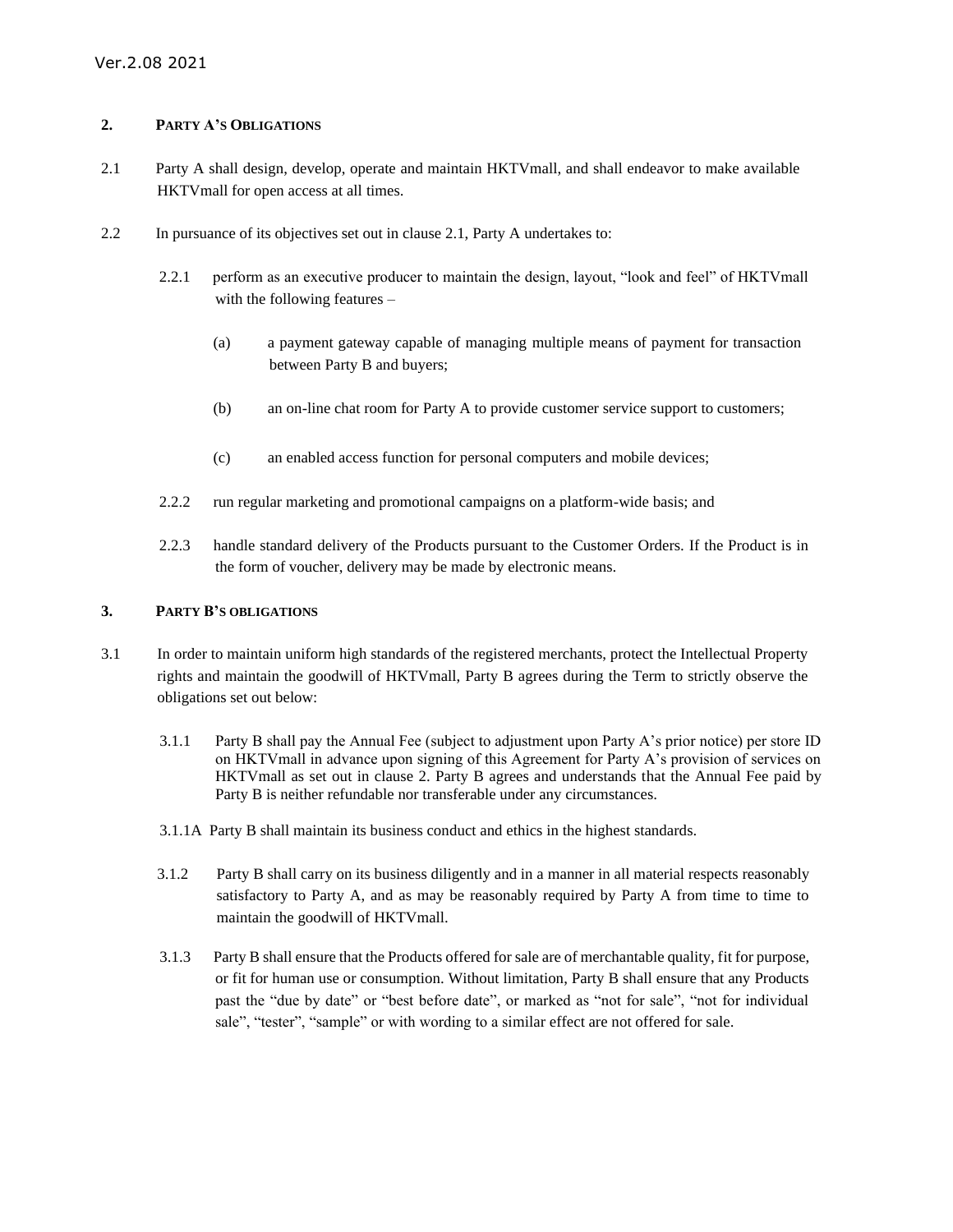- 3.1.4 Party B shall set its own prices of the Products, and shall not enter into any anti-competitive agreements, concerted practices and decisions with any of its competitors, or any other person whatsoever in relation to the prices at which Party B will provide the Products. To ensure that consumer interest will be protected, Party B shall ensure that the Products offered for sale at HKTVmall will be on no less favourable terms than those offered by Party B at its physical stores or online stores in the Territory.
- 3.1.5 If the Product is provided in the form of voucher, Party B shall take reasonable steps to ensure voucher buyers will receive non-discriminatory treatment, and accept unconditional returns and refunds upon Party A's instructions.
- 3.1.6 Party B shall be responsible for publishing and maintaining all content relating to the Products on HKTVmall, including without limitation content on the store page, shop banner and product description pages. All content on the store page and product description pages shall be in traditional Chinese and English. Party B shall on a regular basis provide Party A with its price list, catalogues, sales literature, and up-to-date information concerning the Products.
- 3.1.7 Party B shall maintain a dedicated level of stock / quota to fulfill the Customer Orders to the reasonable satisfaction of Party A, and provide Party A with a daily updated appraisal of stock / quota changes. Where Party B is unable to fulfill the Customer Order or if the Products are sold in the form of voucher and Party B is unable to fulfil the redemption, due to (i) the Product(s) being out of stock / quota, (ii) early delivery (iii) late delivery, (iv) non-delivery, (v) incomplete or wrong delivery (including non-merchantable quality) and/or (vi) any cancellation of the Customer Order by Party B, Party B shall pay Party A a penalty charge at the rate of HK\$100 (or such reasonable sum as determined by Party A) for each subsequent delivery and/or collection of wrongly delivered items to fulfill the Customer Order, or for cancellation of the Customer Order.
- 3.1.8 Party B shall strictly comply with the provisions of this Agreement, information security, and data protection policy, as may be published by Party A.
- 3.1.9 Party B shall provide continuing support and assistance to Party A in facilitating transaction processes and effective operations of HKTVmall to the reasonable satisfaction of Party A.
- 3.1.10 Party B shall make available a representative of Party B who shall be contacted by Party A for general enquiries during office hours and emergency enquiries 24 hours a day and 7 days a week.
- 3.1.11 Party B shall provide sale and post-sale service to buyers to the reasonable satisfaction of Party A.
- 3.1.12 Party B shall install a dedicated electronic system for processing the Customer Orders.
- 3.1.13 Party B shall perform its obligations under this Agreement with all due care, skill and diligence in accordance with all applicable laws, rules and regulations, and Party A's policies and/or guidelines in relation to the operations of HKTVmall, fair trade practices, and product safety.
- 3.1.14 Party B shall obtain any necessary import licences, certificates of origin or other requisite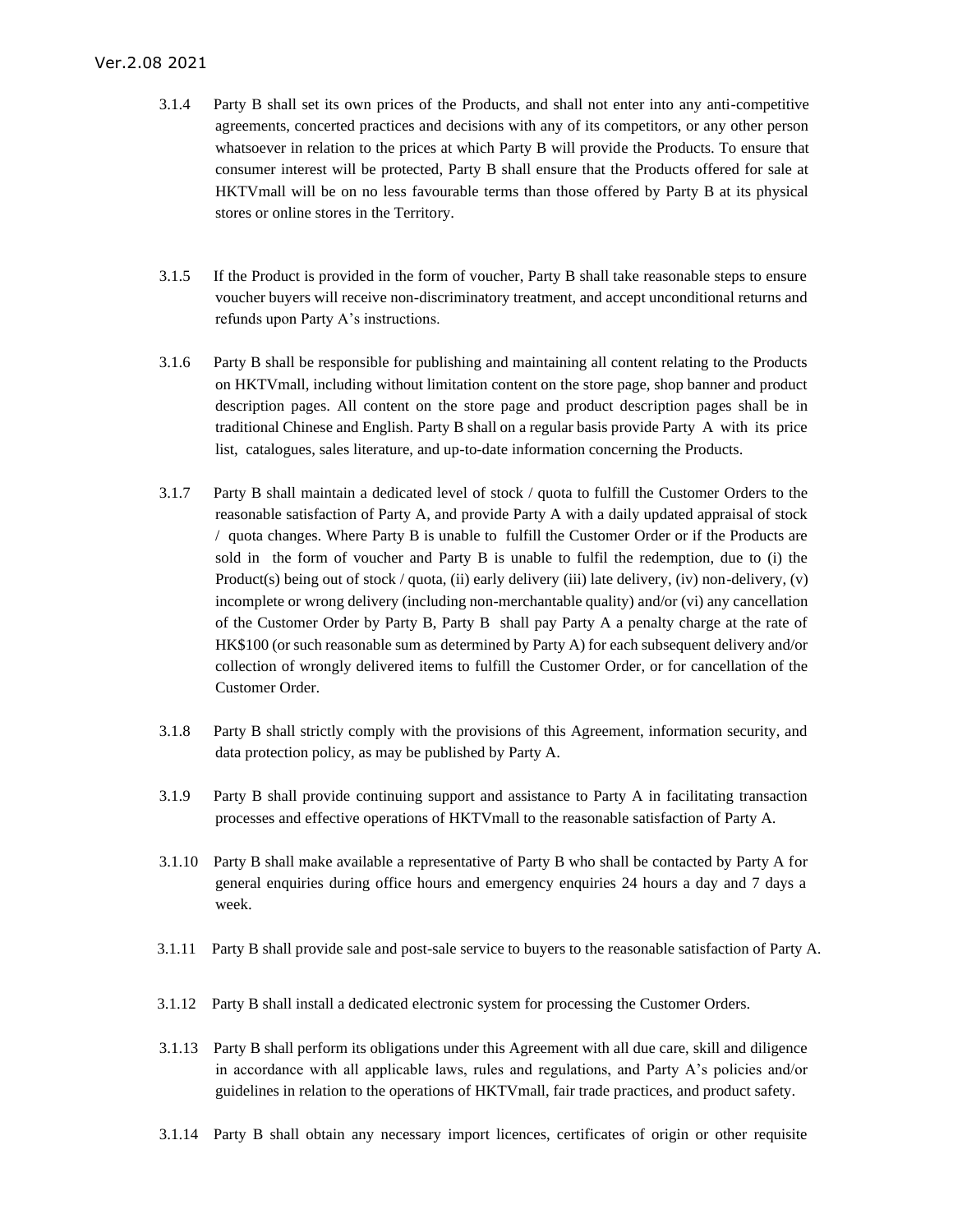documents, and pay all applicable customs, duties and taxes in respect of the importation of the Products into the Territory and the distribution in the Territory.

- 3.1.15 Party B shall ensure that the Products (as for food) are in compliance with all labelling, packaging, distribution and other applicable legal requirements in the Territory, including without limitation food and nutrition labelling requirements under the Food and Drugs (Composition and Labelling) Regulations (Cap.132W) and Public Health and Municipal Services Ordinance (Cap.132) and restrictions on labelling and advertisements under the Undesirable Medical Advertisements Ordinance (Cap.231).
- 3.1.16 Party B shall ensure that the Products (as for consumer goods) are in compliance with all labelling, packaging, distribution, safety and other applicable legal requirements in the Territory, including without limitation Chinese and English safety warning labelling requirements under the Consumer Goods and Safety Ordinance (Cap.456) and its regulations and the Toys and Children's Products Safety Ordinance (Cap.424).
- 3.1.17 Party B shall ensure that the Products (as for electronics) have valid safety certificates as legally required and are in compliance with all safety and other applicable legal requirements in the Territory, including without limitation the Electricity Ordinance (Cap.406) and the Electrical Products (Safety) Regulations (Cap.406G).
- 3.1.18 Party B shall ensure that the Products (as for pesticides) are registered pesticides under the Pesticides Ordinance (Cap.133) and in compliance with all labelling, packaging, distribution, safety and other applicable legal requirements in the Territory, including without limitation Chinese and English safety labelling requirements under the Pesticides Ordinance (Cap.133) and the Pesticides Regulations (Cap.133A), and that it holds a valid licence or permit for the supply or sale of pesticides.
- 3.1.19 Party B shall ensure that it holds all necessary licences and/or permits for the supply of all Products under applicable laws.
- 3.1.20 Party B shall ensure that the Products and all content published on HKTVmall in relation to the Products comply with all legal requirements in the Territory, including without limitation the Trade Descriptions Ordinance (Cap.362) and the Control of Obscene and Indecent Articles Ordinance (Cap.390).
- 3.1.21 Party B shall not offer to sell any prohibited goods or services as set forth in Schedule 2.
- 3.1.22 Party B shall provide information and documents as Party A may require evidencing authenticity of Products and regulatory compliance.
- 3.1.23 Party B shall take down the Products from HKTVmall and follow Party A's product recall instructions upon Party A's immediate notice. For the avoidance of doubt, Party A will only provide product recall instructions to Party B where such product recall is required or requested by regulatory authorities.
- 3.1.24 Party B shall follow Party A's reasonable product return instructions upon Party A's immediate notice, as set forth in Schedule 1.
- 3.1.25 Party B shall not publish any contact information or content on HKTVmall, display any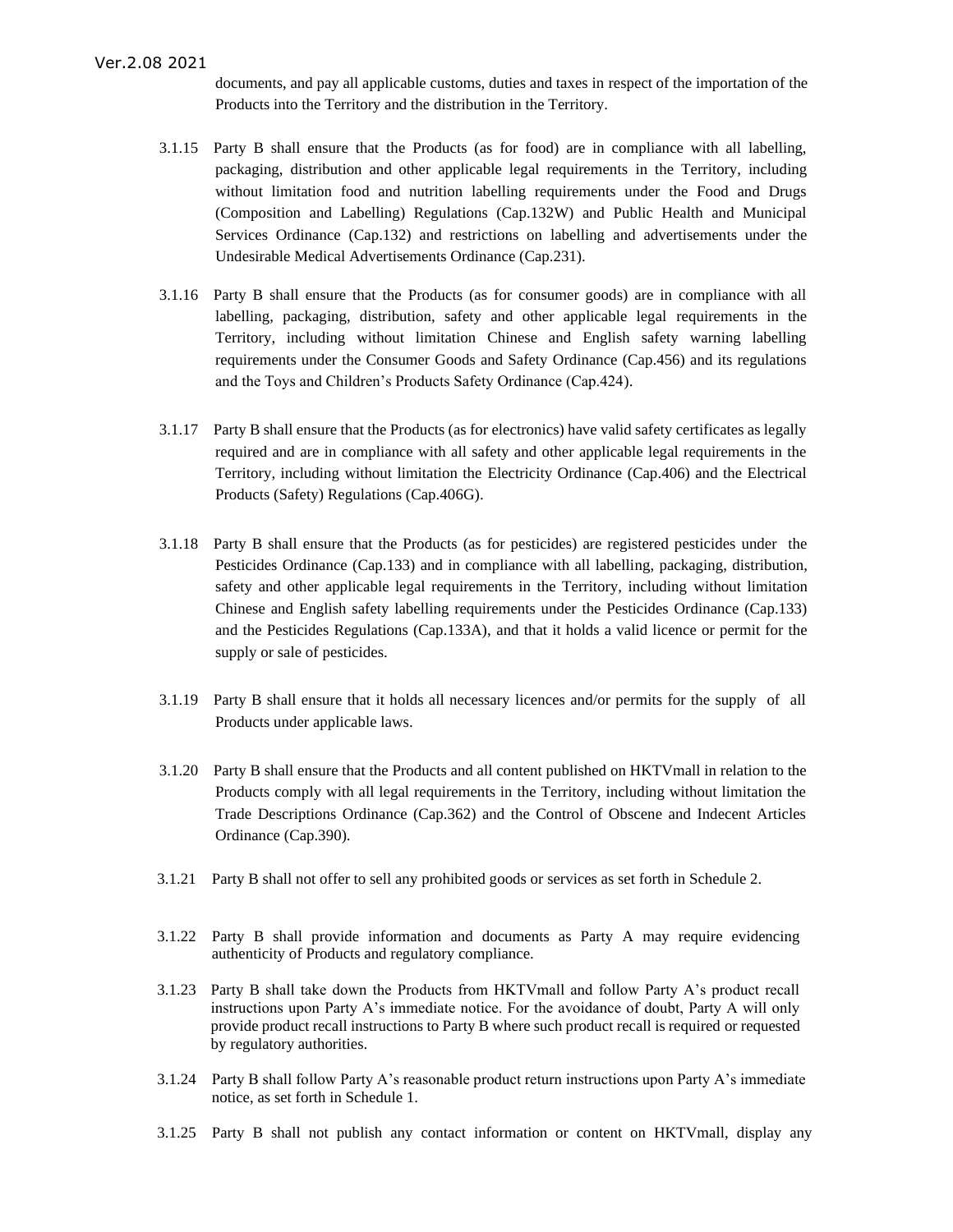promotional information on the goods packaging, place any promotional material (including without limitation leaflets, business cards, posters and brochures) and/or do any act that may advertise or promote (i) Party B's own website and/or social media platform(s), which carries on any e-commerce business in Party A's sole opinion (including without limitation containing a shopping cart or similar function and regardless whether any purchases can be completed on the relevant website or social media platform), and/or (ii) any sales channels other than HKTV mall. For the avoidance of doubt, any product warranty details that contain contact information shall be completed and displayed in accordance with Party A's instructions.

- 3.1.26 Party B shall comply with Party A's goods packaging standards as determined by Party A from time to time.
- 3.1.27 Party B shall not permit third party couriers to charge additional delivery fees to customers (for example, additional fees for home delivery).
- 3.1.28 Party B shall ensure that Party B's staff and their immediate family members do not leave any comments on HKTVmall on any Products. Party B shall not contribute to any false comments on HKTVmall.
- 3.1.29 Party B shall ensure that the Products (as for electronics) that are prescribed products under the Energy Efficiency (Labelling of Products) Ordinance (Cap.598) have valid reference numbers and energy labels in the prescribed format attached to the Products and are in compliance with all applicable legal requirements in the Territory, including without limitation the Energy Efficiency (Labelling of Products) Ordinance (Cap.598).
- 3.1.30 Party B shall ensure that each Product has a unique SKU ID and shall not, in Party A's sole opinion, amend the Product details, descriptions, photographs or videos such that the original Product under an SKU ID is replaced by a different Product.
- 3.2 In order to maintain uniform high standards of the registered merchants, maintain the goodwill of HKTV mall, and protect the legitimate interests of Party A, including its trade secrets, intellectual property rights, know-how, and promotional efforts invested, Party B shall not be directly or indirectly engaged or involved in any online shopping business which competes with Party A within Hong Kong during the Term. Nothing in this clause shall restrict Party B from operating (i) its own online stores on TMall.com or on other online shopping platforms, which are subject to an unexpired contract which commenced before Party B had any business relationship with Party A provided that Party B shall not renew such contract or enter into any other contract with TMall.com or other online shopping platforms after Party B has commenced any business relationship with Party A; (ii) its websites carrying on an e-commerce business on its own account; and/or (iii) its own online stores on other online shopping platforms that are supported by Shoalter Technology. The above condition is considered by the Parties to be reasonable and necessary in the circumstances to protect the legitimate interests of Party A.

#### **4. ADVERTISING**

- 4.1 Party B acknowledges that Party A shall have the exclusive advertising right of HKTVmall and shall be entitled to all revenue received in connection with HKTVmall, including without limitation advertising revenue in connection with HKTVmall's promotional, marketing and advertising activities. Party A shall not be required to make any payment to Party B except as expressly provided in this Agreement.
- 4.2 Party B undertakes not to do anything which may compromise Party A's receipt of the advertising revenue referred to in clause 4.1 above, including without limitation interfering in any way with advertising contents and activities of HKTVmall.

#### **5. EXPENSES**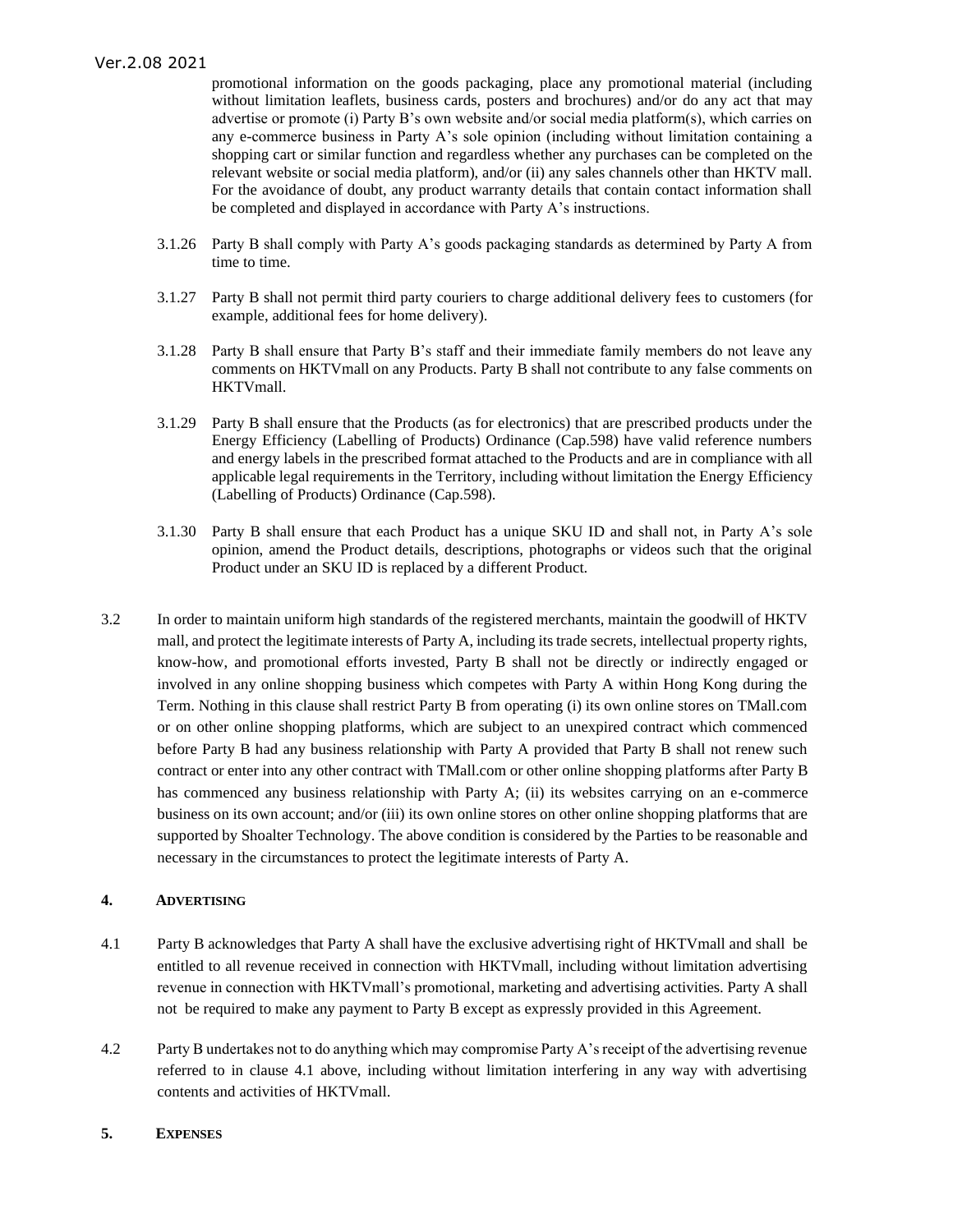Each Party shall bear its own costs and expenses in carrying out its obligations under this Agreement.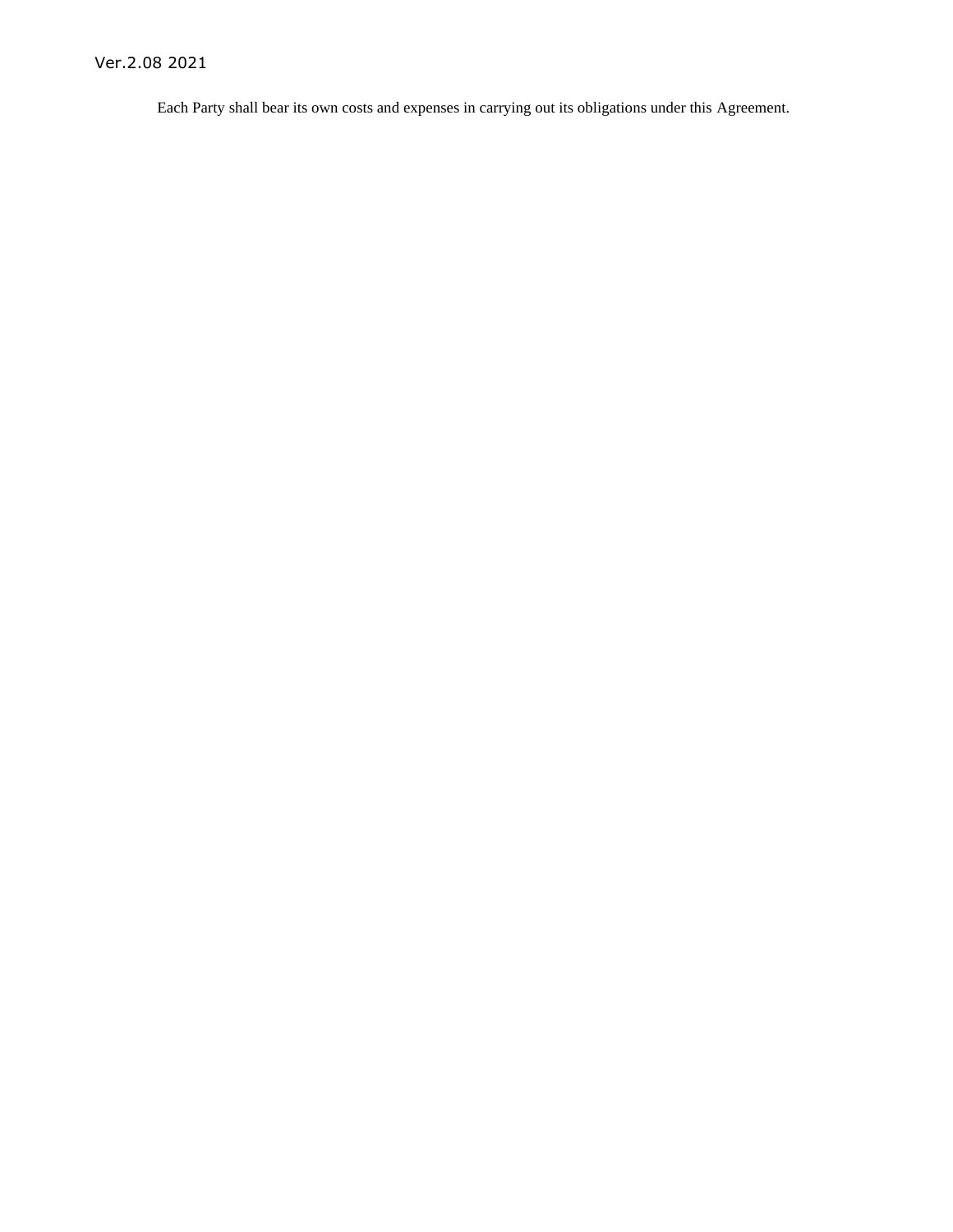#### **6. COMMISSION AND PAYMENT**

- 6.1 Party B shall pay the Commission to Party A for each Fulfilled Order at the rate set out in Part 2 or at the rate as adjusted by Party A in accordance with clause 6.2 of this Agreement.
- 6.2 Party A reserves the right to adjust the Commission by prior notice, provided that if Party B disagrees with the adjusted Commission, either Party may terminate this Agreement upon thirty (30) days' written notice which shall be given within thirty (30) days from the date of notice of the adjusted Commission. Party B agrees and understands that upon termination under this clause 6.2, the Annual Fee paid by Party B is not refundable in part nor in whole.
- 6.3 In respect of the Products other than sold in the form of voucher, Party A shall pay Party B the amount of net revenue (after deduction of all applicable charges, including without limitation store credit used, store offered discount or rebates, the Commission, Storage Fees, penalty charges, amount refunded or refundable or subject to charge-back to buyers, payers or third parties and advertising fees in accordance with clause 6.9) once per month together with a transaction report to Party B showing the Fulfilled Orders (which the product return period as specified in clause D, Schedule 1 has lapsed) to which the Commission relates and the amount of the Commission and the amount of net revenue payable to Party B. The amount of net revenue payable to Party B shall deem to be final and conclusive if no written notice of dispute is given by Party B within fourteen (14) days from the date of receipt of the transaction report (except for those amount refunded, refundable or subject to charge-back to buyers, payers or third parties as requested subsequently by such parties after the product return period as specified in clause D, Schedule 1). In the event that the amount in dispute raised by Party B is accepted by Party A, the said amount will be adjusted in the next transaction report.
- 6.4 In respect of the Products sold in the form of voucher, Party A will compute the net amount (after deduction of all applicable charges, including store credit used, store offered discount or rebates, the Commission, Storage Fee, penalty charges, and amount refunded or refundable or subject to chargeback to buyers, payers or third parties) in respect of each voucher redeemed in accordance with Party A's records (which shall be final and conclusive) and shall settle the appropriate payment for such net amount once per month together with a transaction report provided to Party B. In case of dispute, the Parties agree and accept that Party A's decision shall be final.
- 6.5 For the avoidance of doubt, Party A shall only be liable to pay the relevant net revenue or net amount to Party B under this Agreement when such revenue or amount is actually received by Party A in accordance with Party A's records (which shall be final and conclusive), and such revenue or amount is not subject to any refund, refund requests, charge-back or charge-back requests by any financial institution, payment processor, buyer, payer or third party and is not otherwise deemed to be a suspicious transaction in Party A's sole opinion.
- 6.6 Party B shall be liable to pay Party A for any amount refunded, refundable, charged-back or subject to charge-back to any financial institution, payment processor, buyer, payer or third party for whatever reason subsequently after payment by Party A to Party B, and Party B shall settle the payment within seven (7) working days upon notice from Party A.
- 6.7 Party B shall be liable to pay Party A for the amount refunded / refundable to buyers as requested subsequently by buyers after the product return period as specified in clause D, Schedule 1, and Party B shall settle the payment within seven (7) working days upon notice from Party A.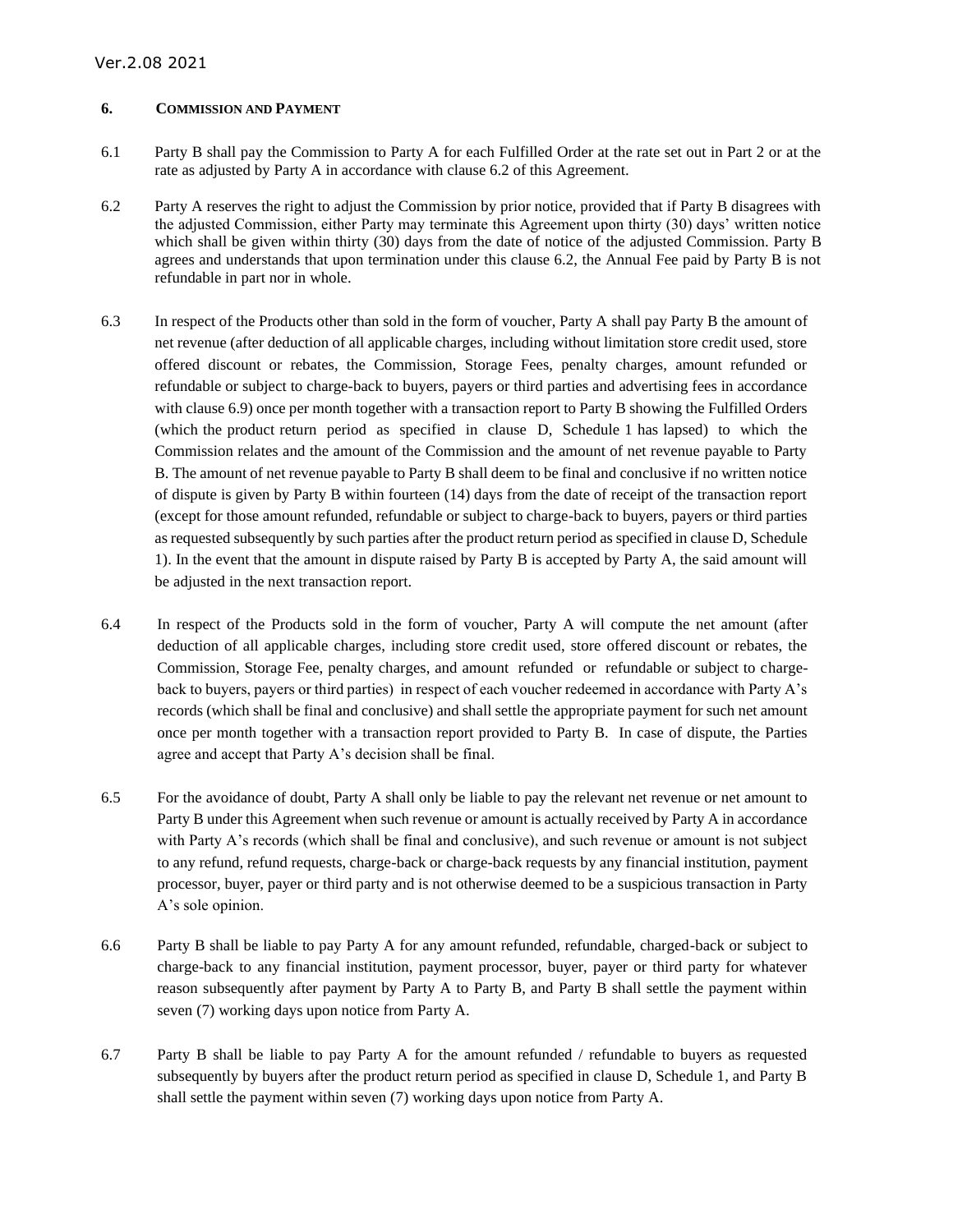- 6.8 Party A has the right to demand penalty charges from Party B as specified in clause F, Schedule 1 and Schedule 3 and Party B shall settle the payment within seven (7) working days upon notice from Party A and/or allow the said amount to be adjusted in the next transaction report.
- 6.9 In respect of advertising fees charged by Party A for marketing and promotional activities provided for Party B including without limitation electronic direct mail campaigns and banner advertisements on HKTVmall, such advertising fees will be adjusted in the transaction report of the following month, unless such advertising fees are required to be prepaid by Party B before the marketing and promotional activities are provided.
- 6.10 Party A may set off against any amounts payable to Party B any amount owed by Party B to Party A (or to a third party, if such third party claims such amount from Party A or, in Party A's sole opinion, will likely do so). Party B shall not have the right to set off any amounts owed by Party A. Any payment made by Party A to Party B shall be without prejudice to any claims or rights which Party A may have against Party B.

### **7. CONFIDENTIALITY**

The Parties undertake that they shall at all times keep confidential the terms and contents of this Agreement and any confidential information concerning the other Party ("Confidential Information"). Each Party shall not, without the prior written consent of the other Party, use or disclose the Confidential Information to any person save and except for the proper performance and discharge of its obligations and responsibilities under this Agreement or where such disclosure is required by law or by the rules, regulations, directives or orders of the regulatory body having jurisdiction over the disclosing Party or required for any legal proceedings or process or if such disclosure is made by a Party to its auditors or other professional advisers or required to be made pursuant to the rules of a stock exchange.

Notwithstanding the above paragraph, Party B agrees that Party A may share certain data collected through HKTVmall including without limitation data relating to sales transactions, user traffic, logistics and warehouse performance publicly and with Party A's partners including without limitation with existing and potential business partners, registered merchants, sellers or suppliers of the goods/services on HKTVmall, start-up entrepreneurs and academics.

#### **8. TERM**

The Term of the Agreement shall commence on the Commencement Date and unless terminated earlier in accordance with the provisions of this Agreement shall continue for a period specified in Part 3. This Agreement shall thereafter automatically be renewed for periods of one (1) year unless either Party shall give the other Party three (3) months' written notice that the Agreement is at an end before the expiry of the Term.

#### **9. TERMINATION**

9.1 This Agreement may be terminated by either Party on giving immediate written notice to the other if (i) the other Party is in material breach of the terms of this Agreement, or (ii) the other Party files a petition in bankruptcy, or has filed against it an involuntary petition in bankruptcy not dismissed within sixty (60) days after filing, or applies for or consent to the appointment of a receiver, custodian, trustee or liquidator, or makes a general assignment for the benefit of creditors. Party B agrees and accepts that any breach of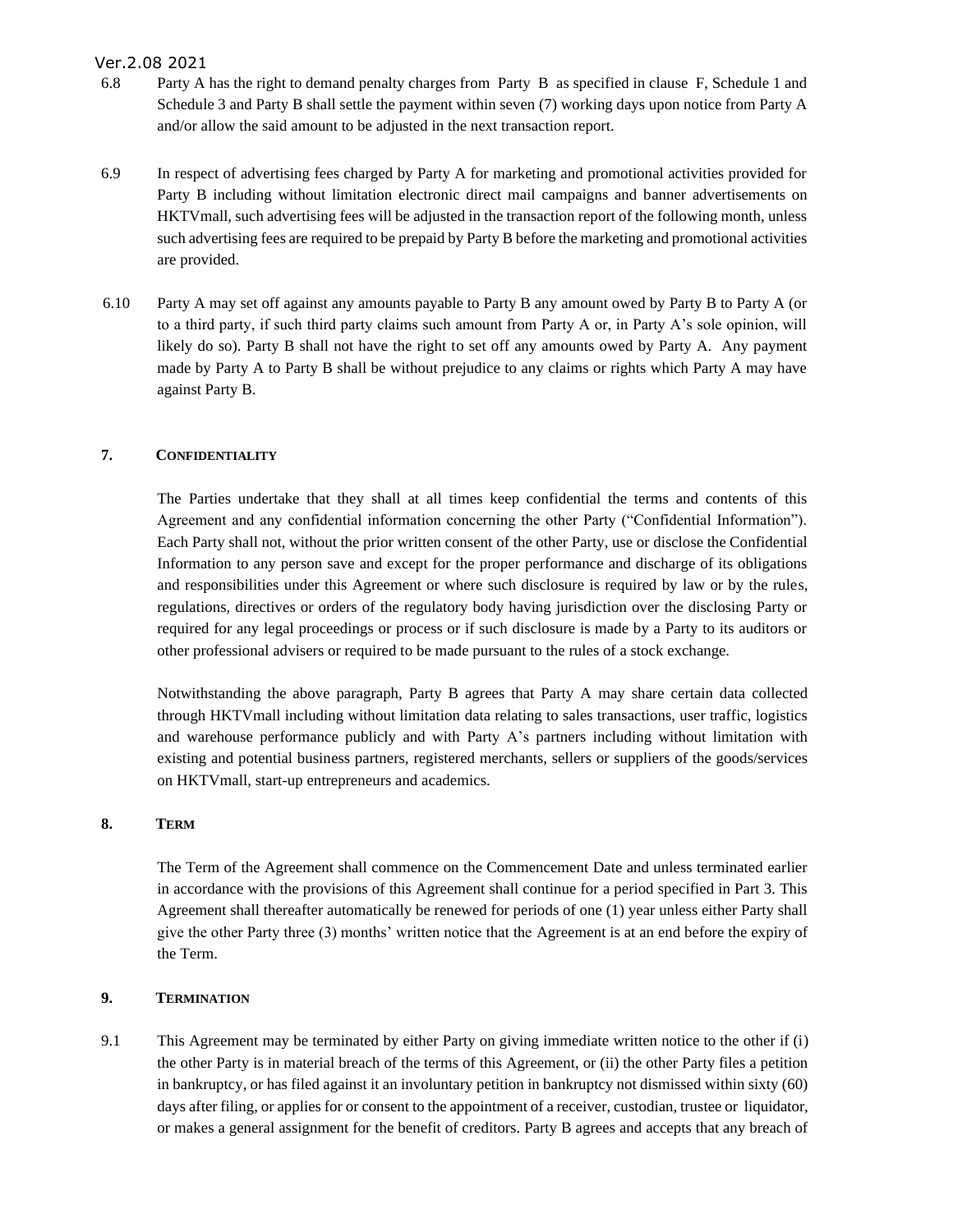the provisions under clauses 3, 4, 6, 7, 10 and 11 shall constitute a material breach.

- 9.2 Party A may terminate this Agreement at any time by giving Party B a thirty (30) days' advance written notice.
- 9.3 Either Party may terminate this Agreement in accordance with clause 6.2.
- 9.4 On expiry or termination of this Agreement, Party A and Party B shall settle the Commission on all Fulfilled Orders up to the date of termination within fourteen (14) days of termination.

#### **10. INTELLECTUAL PROPERTY**

- 10.1 Party B hereby grants to Party A and its subsidiaries, a non-exclusive and royalty-free licence to use the Intellectual Property during the Term in relation to the Products, including without limitation trade marks, Product photographs, videos and Product descriptions, for the purposes of exercising Party A's rights and performing its obligations under this Agreement. Party B hereby acknowledges that the Intellectual Property rights licensed to Party A under this clause may be sub-licensed by Party A to Party A's business partners and service providers during the Term for the purpose of advertising or promoting the Products and/or HKTVmall. Party A acknowledges that except as expressly provided in this Agreement it will not acquire any rights in respect of such rights and goodwill and that they are, and shall remain, vested in Party B or its licensors.
- 10.2 All rights in the design, text, graphics, photographs (including product photographs produced by Party A), and other material on HKTVmall, and the selection or arrangement thereof are the copyright of Party A. Party B acknowledges that except as expressly provided in this Agreement it will not acquire any rights in respect of such rights and goodwill and that they are, and shall remain, vested in Party A or its licensors.
- 10.3 Party A hereby grants to Party B, a non-exclusive and royalty-free licence to use the product photographs produced by Party A for the purpose of promoting the Products during the Term.

#### **11. REPRESENTATIONS AND WARRANTIES**

- 11.1 Each Party represents and warrants that it has full power and authority to enter into this Agreement and that upon execution and delivery hereof, this Agreement will constitute the valid and binding obligations of the Party.
- 11.2 Party B warrants, represents and undertakes to Party A as follows:
	- 11.2.1 Party B is free to enter into this Agreement and grant Party A the rights and licences granted under it and is not under any disability, restriction or prohibition which might prevent Party B from performing or observing any of Party B's obligations under this Agreement;
	- 11.2.2 Party B has not entered into and will not enter into any arrangement which may conflict with this Agreement; and all third party liabilities shall be the sole responsibility of Party B, and Party A shall not incur any liability for these;
	- 11.2.3 Party B is entitled to grant the rights and licences herein, and will maintain throughout the Term all rights, authorisations and licences that are required in order for it to perform its obligations hereunder;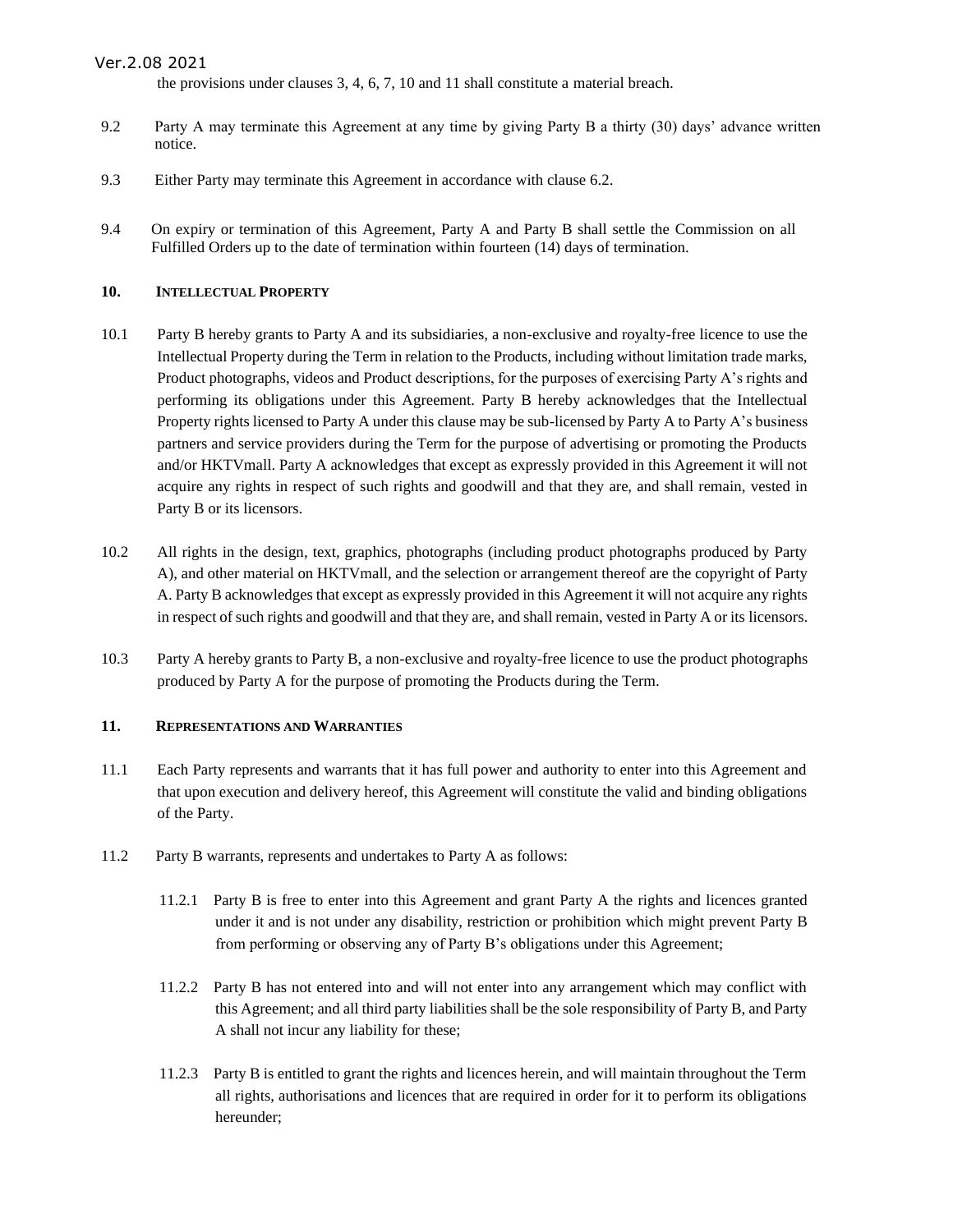- 11.2.4 there are no allegations or proceedings, pending or threatened, which assert that development, manufacture, use or sale of the Products and/or any content published or to be published on HKTVmall infringe or will infringe third party rights;
- 11.2.5 the use or sale of any of the Products and/or any content published or to be published on HKTVmall do not and will not infringe any third party rights;
- 11.2.6 the Products are fit for human use or consumption;
- 11.2.7 all content in relation to the Products and/or Party B including without limitation content on the store page, shop banner, product description pages and Party B's price list, catalogues, and sales literature are true and accurate and will not contain any untrue, misleading, and deceptive statements, representations or claims in respect of the Products, and Party B will be solely responsible for any errors, omissions or losses in relation to its information published on HKTVmall;
- 11.2.8 all promotional materials and information published on HKTVmall or otherwise made available to Party A shall be solely related to the Products available for sale on HKTVmall;
- 11.2.9 Party B acknowledges that the ownership of the customer data is vested with Party A solely and Party B shall not (and shall contractually procure that its employees, contractors and agents shall not) use the customer data for Party B (or such contractor or agent)'s own marketing purposes nor any purposes other than for handling the Customer Order and shall not transfer any customer data to any person unless such transfer is necessary for handling the Customer Order;
- 11.2.10 Party B shall (and shall contractually procure that its employees, contractors and agents shall) implement adequate security, technical and organisational measures and take all practical steps to prevent unauthorised or accidental access, processing, erasure, loss or use of any customer data;
- 11.2.11 Party B shall (and shall contractually procure that its employees, contractors and agents shall) delete permanently all customer data (including without limitation names, mobile phone numbers and addresses relating to all Customer Orders) within three (3) business days after the relevant delivery of the Customer Order (in the case of drivers, couriers and service providers, this obligation shall apply regardless whether the delivery is successfully completed); and
- 11.2.12 Party B will not conduct its business for any fraudulent or unlawful purpose.

#### **12. INDEMNIFICATION**

- 12.1 Party B shall indemnify Party A, its holding company and affiliated companies and their respective officers, employees, consultants, agents and representatives from any and all claims, demands, liabilities, damage and/or expenses, including without limitation legal fees, incurred or sustained by Party A as follows:
	- 12.1.1 in respect of any alleged or actual infringement of any intellectual property rights, copyright, trade mark, design rights or any other rights of any third party;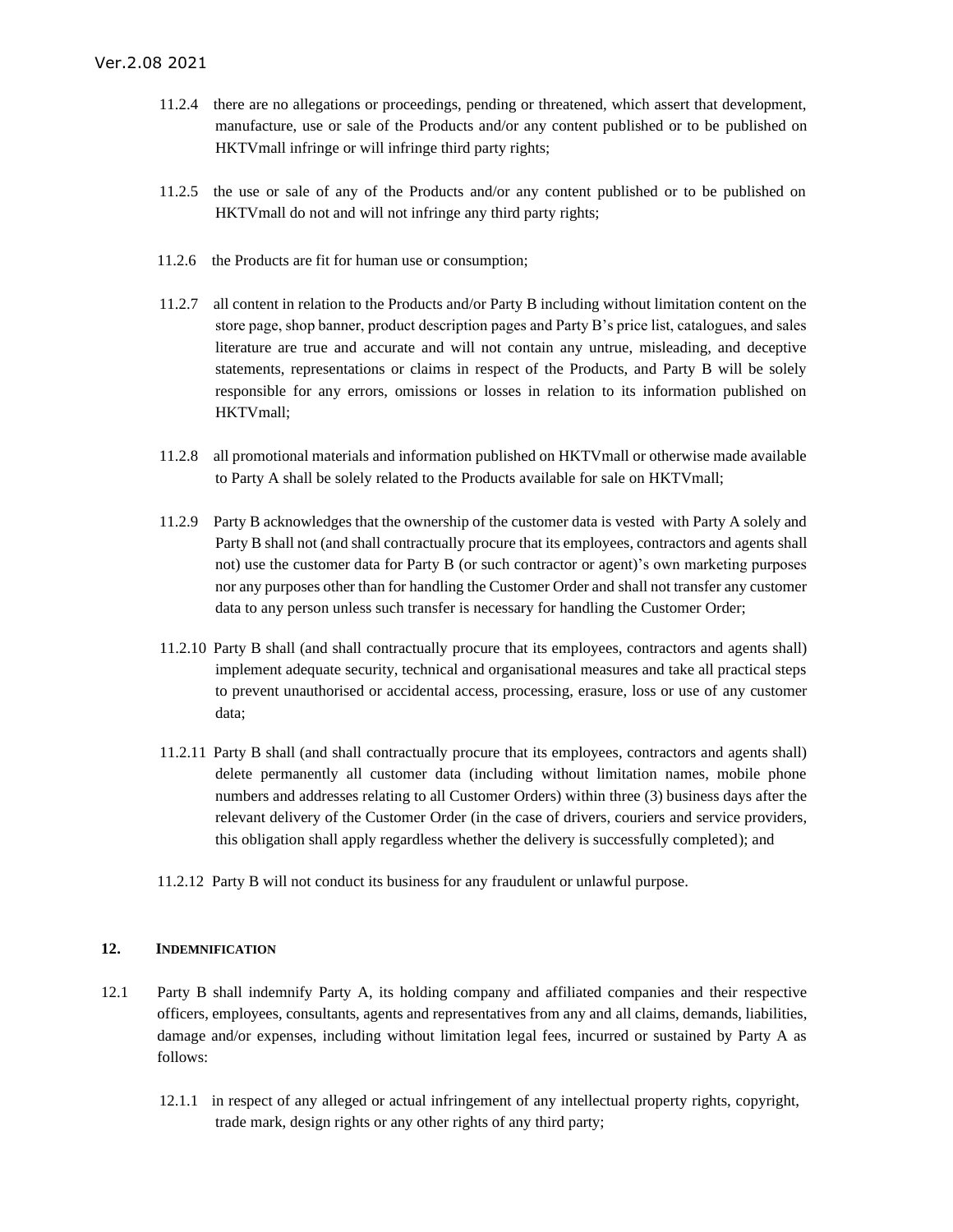- 12.1.2 any loss and/or damage sustained by Party A and/or for which Party A may be liable as a result of the failure of Party B to perform its obligations to Party A;
- 12.1.3 in respect of any claims which may be asserted against or suffered by Party A relating to the use of the Products, including without limitation claims based on product liability laws;
- 12.1.4 in respect of any breach by Party B of the warranties, representations, and obligations under this Agreement; and
- 12.1.5 in respect of any fraudulent, unlawful and/or suspicious transactions in respect of the purchase and/or resale of the Products or otherwise relating to or in connection with the Products (regardless of any negligence, default, conduct or fault, in whole or in part, by Party A or any indemnified parties).

#### **13. LIMITATION OF LIABILITY**

- 13.1 To the extent permitted by law, the Parties exclude all warranties, conditions, and representations other than expressly stated in this Agreement.
- 13.2 Party A disclaims and excludes all other warranties conditions, representations and guarantees, express or implied, including but not limited to (i) implied warranties of merchantability, fitness for a particular purpose, and non-infringement (ii) warranties as to the quality or performance of the materials, information, goods, services, technology and/or content provided under or in connection with this Agreement, including but not limited to the quality, completeness or accuracy of any content made available on HKTVmall. Party A further makes no warranty that HKTVmall will be uninterrupted, timely or error-free or that the results or information obtained from use of HKTVmall will be accurate or reliable.
- 13.3 To the extent permitted by law, Party A's liability under or in connection with this Agreement, whether arising in contract, tort, negligence, breach of statutory duty or otherwise, shall not exceed the sum of the Commission received from Party B for the preceding twelve (12) months.
- 13.4 Neither Party shall be liable to the other Party in contract, tort, negligence, breach of statutory duty or otherwise for any loss, damage, costs or expenses of any nature whatsoever incurred or suffered by that other Party of an indirect or consequential nature including without limitation any economic loss or other loss of turnover, profits, business or goodwill.
- 13.5 Party A does not intend, and does not undertake, to monitor the materials and information provided by Party B, and accepts no responsibility arising therefrom. Party A shall have the right, at its sole determination, to delete any Party B's materials and information from HKTVmall without any prior notice to Party B.

#### **14. GENERAL**

14.1 No failure or delay by any Party in exercising any right or remedy provided by law under or pursuant to this Agreement shall impair such right or remedy or operate or be construed as a waiver or variation of it or preclude its exercise at any subsequent time and no single or partial exercise of any such right or remedy shall preclude any other or further exercise of it or the exercise of any other right or remedy.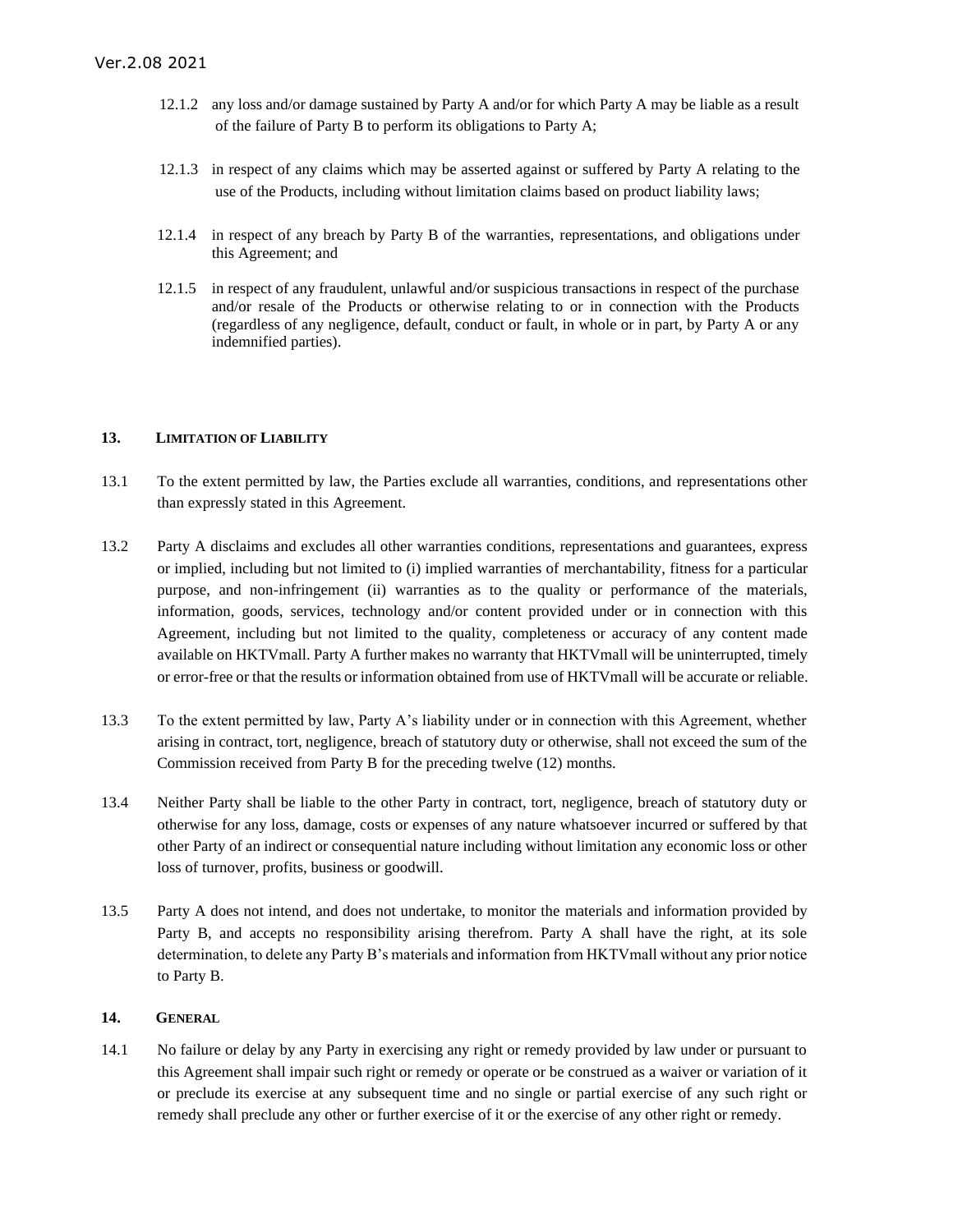- 14.2 If and to the extent that any provision of this Agreement is held to be illegal, void or unenforceable, such provision shall be given no effect and shall be deemed not to be included in this Agreement but without invalidating any of the remaining provisions of this Agreement.
- 14.3 This Agreement sets forth the entire agreement and understanding of the Parties and supersedes all prior oral or written agreements, understandings or arrangements relating to the subject matter of this Agreement. Neither Party shall be entitled to rely on any agreement, understanding or arrangement that is not expressly set forth in this Agreement.
- 14.4 This Agreement may be executed in any number of counterparts and by the Parties to it on separate counterparts, each of which is an original but all of which together constitute one and the same instrument.
- 14.5 Subject to the following sentence, neither Party may assign, delegate, sub-contract, mortgage, charge or otherwise transfer any or all of its rights and obligations under this Agreement without the prior written agreement of the other Party. Party A may, however, assign and transfer all its rights and obligations under this Agreement to any person to which it transfers all of its business, provided that the assignee undertakes in writing to the other Party to be bound by the obligations of the assignor under this Agreement.
- 14.6 No Party shall issue or make any public announcement or disclose any information regarding this Agreement unless prior to such public announcement or disclosure it furnishes all the Parties with a copy of such announcement or information and obtains the approval of such persons to its terms. However, no Party shall be prohibited from issuing or making any such public announcement or disclosing such information if it is necessary to do so to comply with any applicable law or the regulations of a recognised stock exchange.
- 14.7 Nothing in this Agreement shall be deemed to constitute a partnership between the Parties, nor constitute any Party the agent of the other Party.
- 14.8 Any notice to be given under this Agreement shall be in writing and shall be sent by mail, by fax or email to the relevant Party. Notices sent as above shall be deemed to have been received 4 working days after the day of posting (in the case of local mail), or 7 working days after the date of posting (in the case of air mail), or on the next working day after transmission (in the case of fax messages, but only if a transmission report is generated

by the sender's fax machine recording a message from the recipient's fax machine, confirming that the fax was sent to the number indicated above and confirming that all pages were successfully transmitted), or on the next working day after sending (in the case of email). The Parties agree that it shall be effective service of process of any legal action or proceedings arising out of or in connection

with this Agreement by serving the process on a Party upon the address set out in this Agreement.

- 14.9 Clauses 6, 7, 9.4, 11, 12, 13, and 14 of this Agreement shall survive the termination of this Agreement.
- 14.10 Each Party shall ensure that, in performing its obligations under this Agreement, it complies with the provisions of the Prevention of Bribery Ordinance and any other applicable anti-bribery law.
- 14.11 Party A's holding company and affiliated companies, and their respective officers, employees, consultants, agents and representatives (each a "Party A Third Party") may, pursuant to the Contracts (Rights of Third Parties) Ordinance (Cap.623), rely on any provision of this Agreement (including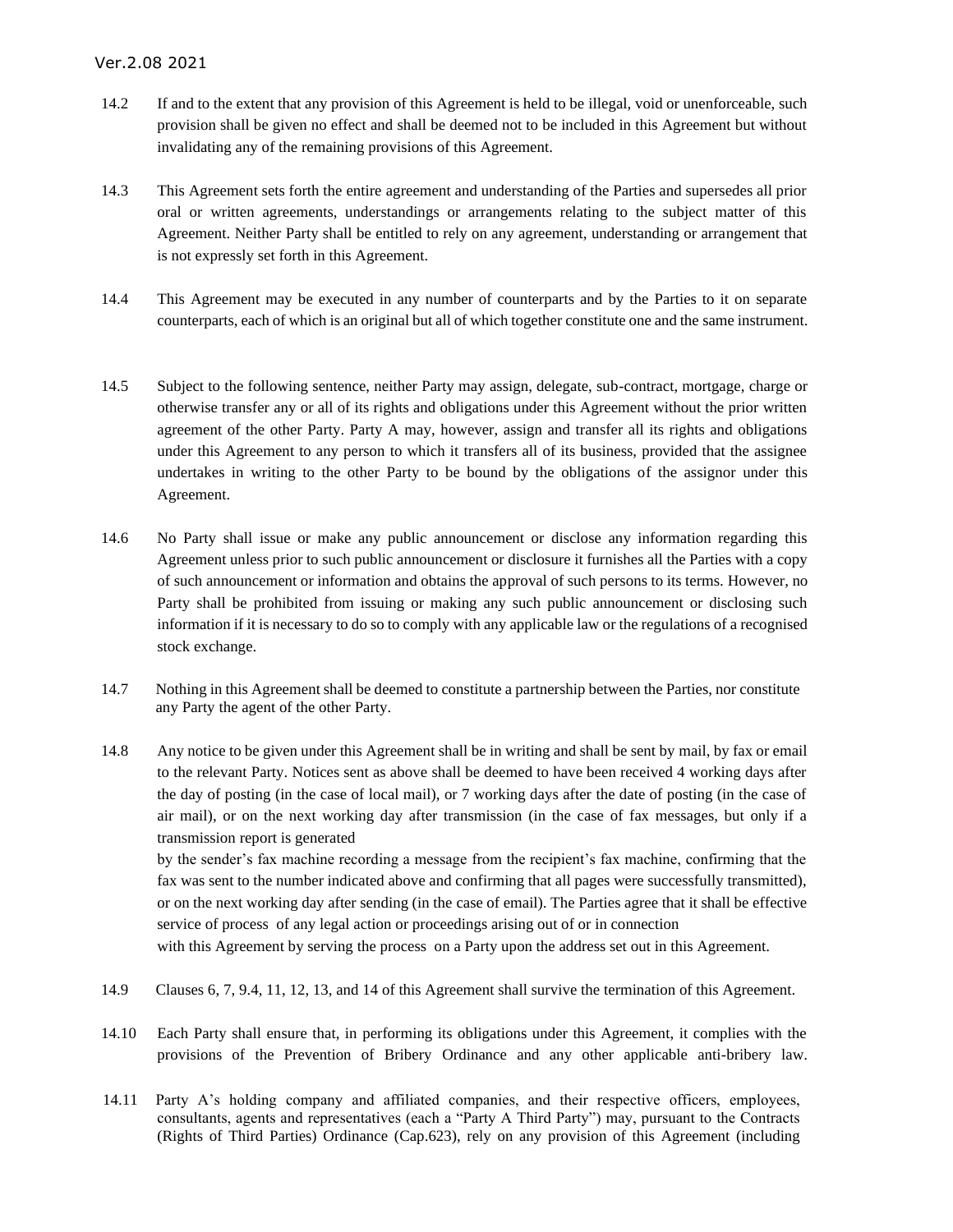without limitation any indemnity, limitation or exclusion of liability) which expressly confers rights or benefits on that person. Subject to this, no person who is not party to this Agreement shall have any right to enforce any term of this Agreement under the Contracts (Rights of Third Parties) Ordinance (Cap.623). The parties may, without the consent of any Party A Third Party, rescind or vary this Agreement in such a way as to extinguish or alter the benefits or rights conferred by this clause.

- 14.12 Party A reserves the right to make changes to these general terms and conditions from time to time without providing any prior notification. The amended general terms and conditions are effective from the date they are notified to Party B. Party B's continued use of Party A's services and/or placement of the Products on HKTVmall shall represent Party B's unconditional acceptance of the latest version of the general terms and conditions.
- 14.13 This Agreement is governed by the laws of Hong Kong. The courts of Hong Kong shall have exclusive jurisdiction to hear and determine any suit, action or proceedings, and to settle any dispute, which may arise out of or in connection with this Agreement.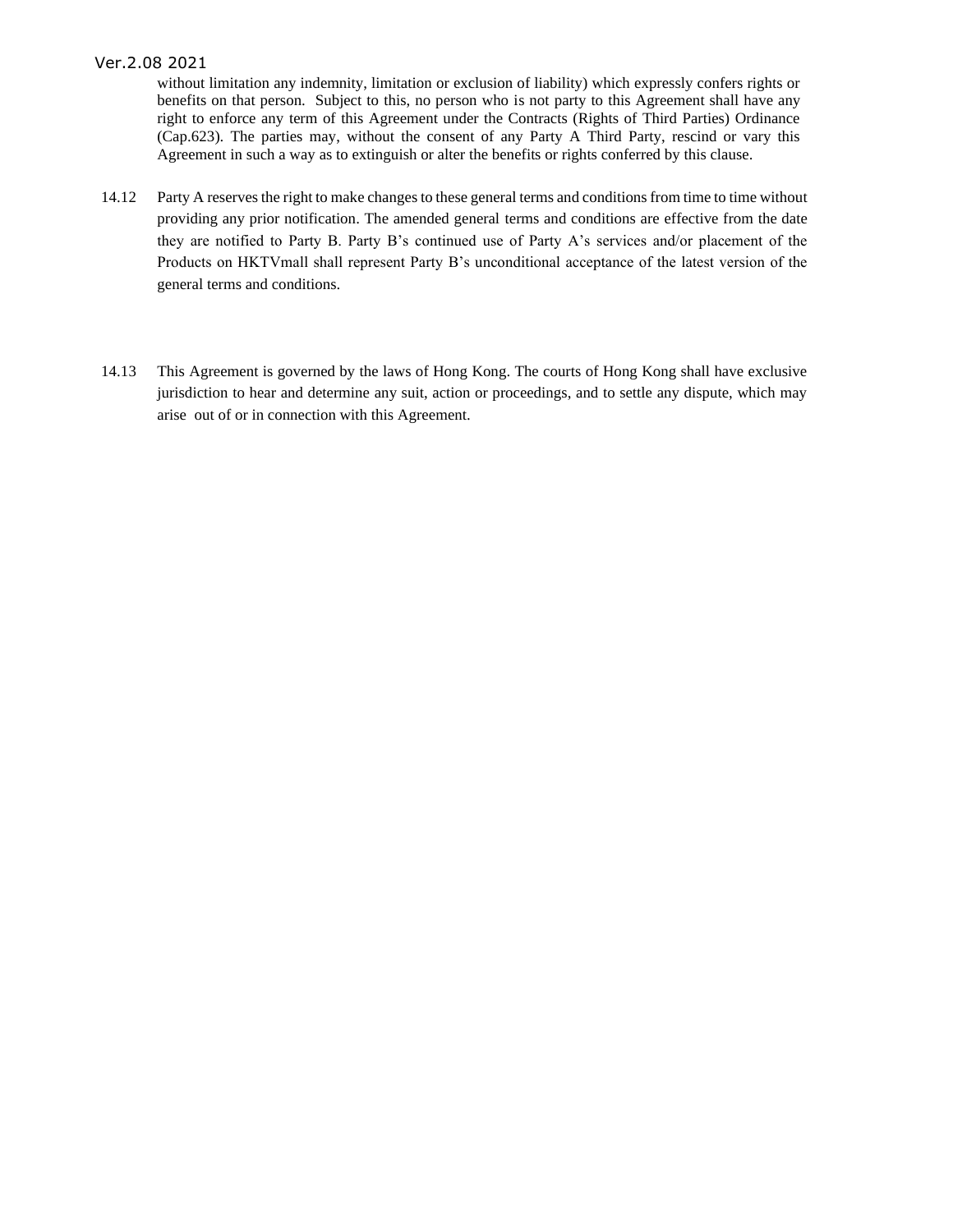## **SCHEDULE 1 DELIVERY AND RETURN UNDERTAKINGS**

#### **A. STANDARD DELIVERY**

- 1. Unless the Products fall under the exempted items set out in Schedule 4 (Merchant Delivery Exempted Products), delivery of the Products to the buyers shall be handled by Party A or its authorised agents at its own costs and expenses within the Territory except the closed areas and other areas as may be specified by Party A from time to time at its sole determination. A penalty charge arising from Party B's breach of clause 3.1.7 or this clause A1 shall be borne by Party B.
- 2. Upon receipt of a Customer Order, Party A shall pass the order information in its prescribed form, including customer name, product code and/or description and quantity to Party B.
- 3. In respect of the Customer Order placed before 09:00, Party B shall deliver the packed Products (in accordance with Party A's packing instructions) together with Party B's invoice, delivery note, return waybill, return documents and notice (if any) to Party A's designated logistics centre by 18:00 on the same day or such other time as may be instructed by Party A from time to time.
- 4. The arrangement referred to in clause A3 above is applicable during Monday to Sunday and public holidays.
- 5. The ownership of the Products remains with Party B and will be at Party B's risk until receipt by the buyer. Party B shall be responsible for, without limitation, the cost of each unit of product lost or damaged in transit.
- 6. The Products shall be deemed to have been delivered to buyer when the Products are to be left at buyer's address or acknowledged receipt by recipient, irrespective in each case of whether the Products are to be carried to buyer by Party A or its authorised agents. If the Product is in the form of electronic voucher, receipt of the voucher is deemed to be made at the time the electronic record is accepted by the buyer's information system.

#### **B. MERCHANT DELIVERY**

- 1. Non-standard delivery of the Products shall be handled by Party B at its own costs and expenses within the Territory in accordance with the agreed delivery schedule between Party B and buyer.
- 2. Non-standard delivery items which are limited to items listed in Schedule 4 (Merchant Delivery Exempted Products) shall be delivered by Party B or its suppliers. Party B shall provide Party A with a list of non-standard delivery items for Party A's advance approval. All other items shall be delivered under the Standard Delivery arrangement under section A of this Schedule.

#### **C. STORAGE FACILITY**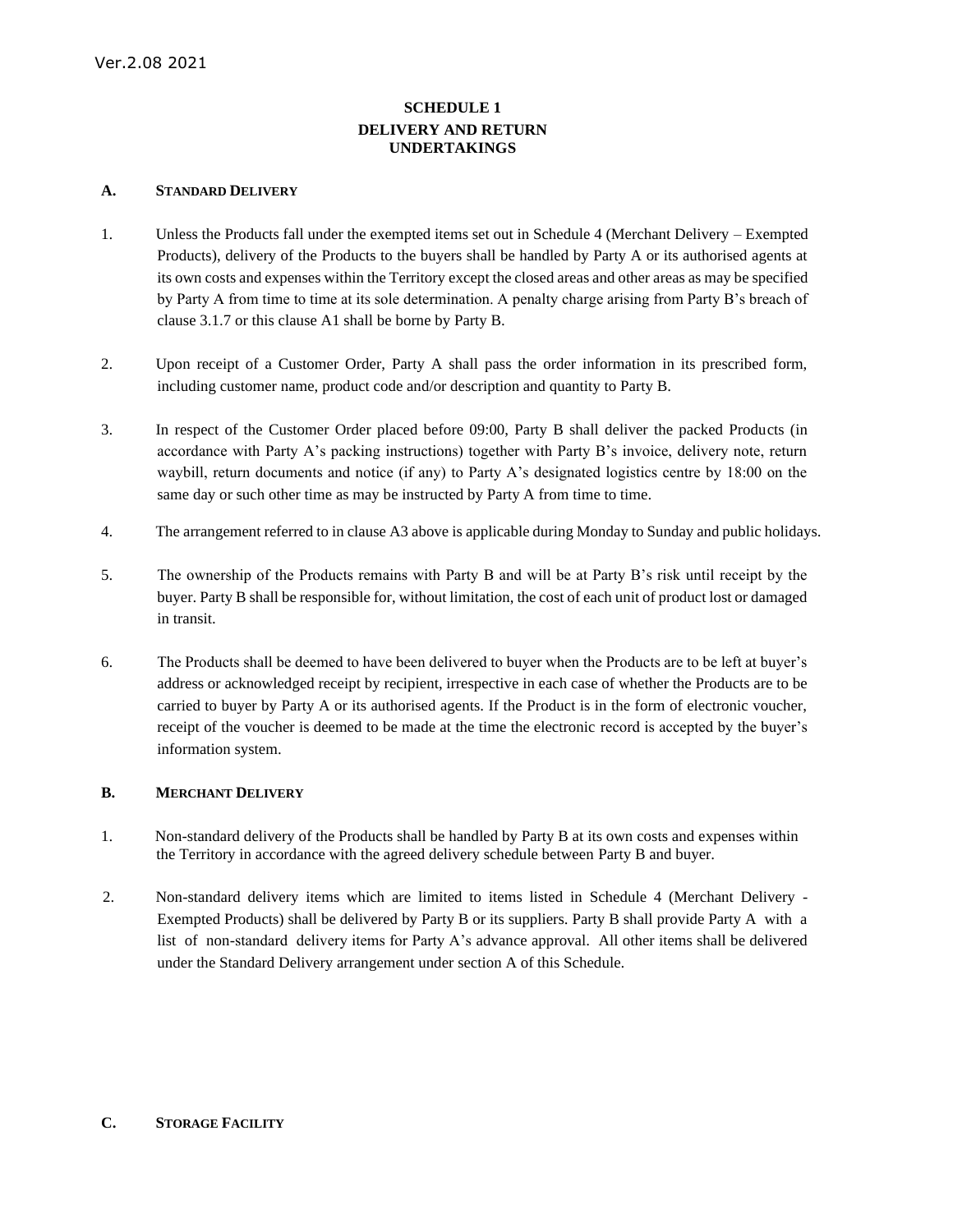- 1. Subject to availability, Party A may permit Party B to store the Products at Party A's storage premises pending sale and delivery, provided that Party B shall (i) pay a storage charge to Party A at the rate of five percent (5%) of the selling price of each unit of Products sold ("Storage Fee"); and (ii) bear all costs involved in transporting the Products to and from the Centre or such other place as may be instructed by Party A from time to time.
- 2. The ownership of the Products remains with Party B and will be at Party B's risk at all times until they are delivered to the buyer. Party B shall be responsible for, without limitation, the cost of each unit of product lost or damaged during storage at the Centre and/or in transit.
- 3. The nature and quantity of Products to be accepted for storage shall be subject to Party A's final decision.
- 4. Party B agrees and accepts that no excluded products are permitted to be warehoused at the Centre or Party A's storage premises. For indicative purposes, excluded products include the following items:
	- (i) radioactive, explosive, inflammable, toxic, corrosive, noxious or dangerous items;
	- (ii) glass (including glass bottles or jars), china and other fragile goods unless suitably and securely packed;
	- (iii) meat, fish, fruit, vegetables and other perishable commodities; and
	- (iv) any other products with a shelf life under twelve (12) months.
- 5. Party B shall ensure that the Products are securely and appropriately packed labelled and marked in accordance with the applicable laws and regulations.
- 6. Party B agrees and accepts that Party A shall have a right of disposal of the Products in the event that Party B fails to collect and remove the Products from the Centre or Party A's storage premises within the notice period upon receipt of Party A's prior notice. All the delivery expenses related to the Products shall be at the cost of Party B.

#### **D. PRODUCT RETURNS AND PRODUCT RECALLS**

1. Where the Products that have been sold to the buyer are incomplete or missing in the delivery, or the wrong product has been delivered, Party B shall, at the instructions of Party A, either replace the Products or credit the buyer's account at HKTVmall through Party A for the price of the Products (after deduction of any store offered discount/rebate on that particular item at purchase), provided that the return conforms to Party A's returns policy as published on HKTVmall.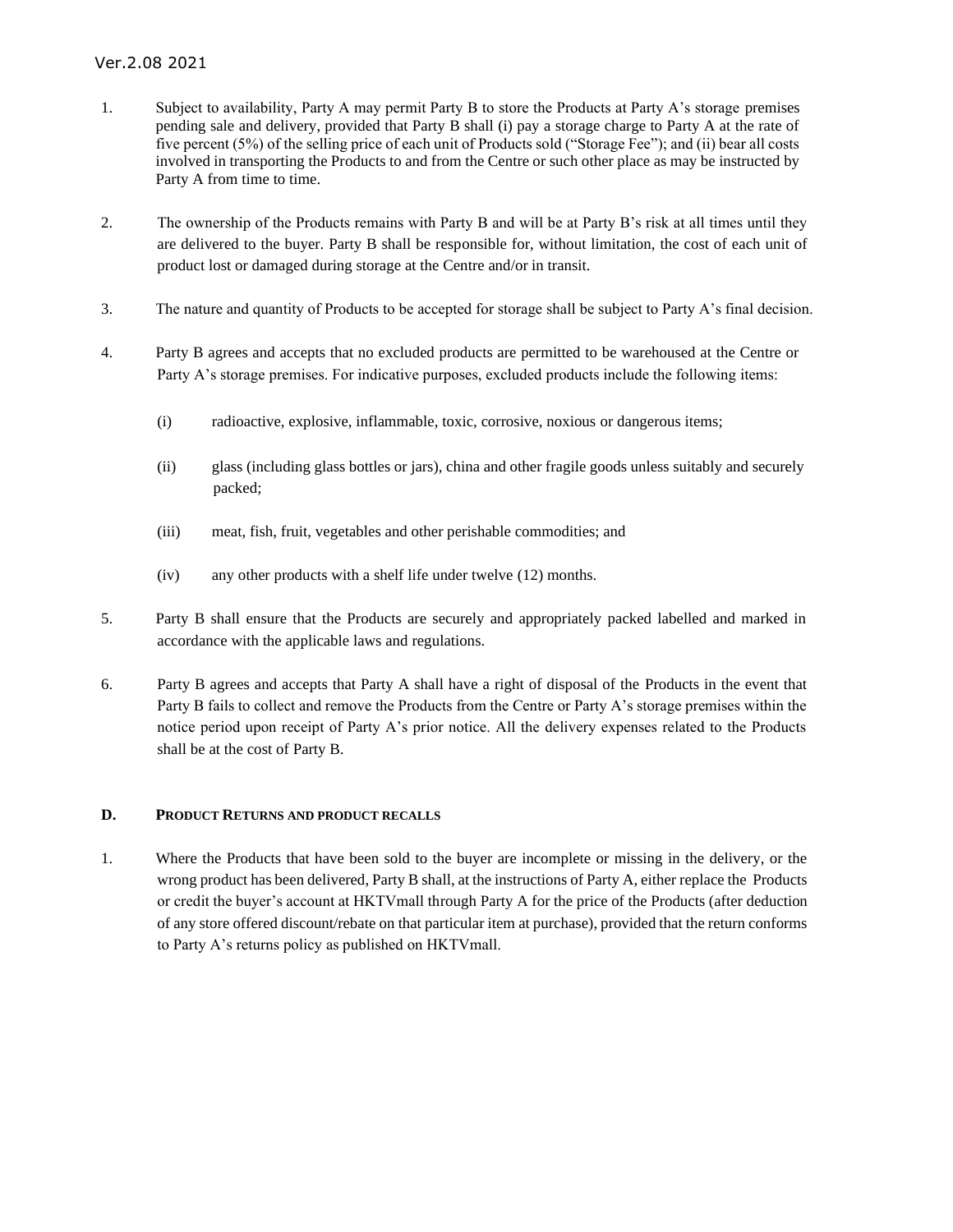- 2. Where Party A recognises that the returnable Products are damaged or defective for reasons not connected with any fault on the part of buyer, Party B shall, at the instructions of Party A:
	- (i) replace the Products (whether entirely or as to any damaged or defective part); or
	- (ii) credit the buyer's account at HKTVmall through Party A for the price of the Products (or an appropriate portion of the price) after deduction of any store offered discount/rebate on that particular item at purchase.
- 3. Party B undertakes that any replacement Products will meet the standards and other requirements applicable to the Products originally supplied under the Customer Order.
- 4. For any Product returned through Party A for any reason, if the price of the Product (after deduction of any store offered discount/rebate on that particular item at purchase) is HK\$100 or less, Party B agrees that Party A will not return the Product to Party B and has a right of disposal of the Product.
- 5. For product recalls under clause 3.1.23 and all product returns, the amounts refunded or refundable to buyers shall be adjusted in the next transaction report in accordance with clause 6 of this Agreement or Party B shall settle the payment within seven (7) working days upon notice from Party A.

### **E. INSURANCE**

Party B shall maintain valid comprehensive public liability, product liability, storage, local and overseas transit insurance policies with a reasonable insured sum, covering any claims, actions, or damages which may arise as a direct or indirect result of the use by the public of the Products. Party B shall also ensure that the Party A's interest is noted on such policy as named insured and loss payee and shall upon request provide Party A with full information and documentation concerning such insurance coverage including but not limited to a copy of the insurance policy and receipts for all premiums.

#### **F. PENALTY CHARGES**

Party B agrees to pay to Party A the penalty charges as set out in Schedule 3 (Penalty Charges) which forms an integral part of these general terms and conditions. Party A reserves the right to make changes to Schedule 3 from time to time without providing any prior notification. The amended Schedule 3 is effective from the date they are notified to Party B. Party B's continued use of Party A's services and/or placement of the Products on HKTVmall shall represent Party B's unconditional acceptance of the latest version of Schedule 3.

For the avoidance of doubt, the penalty charges in this clause do not affect the application of clauses 9 (termination) and 12 (indemnification).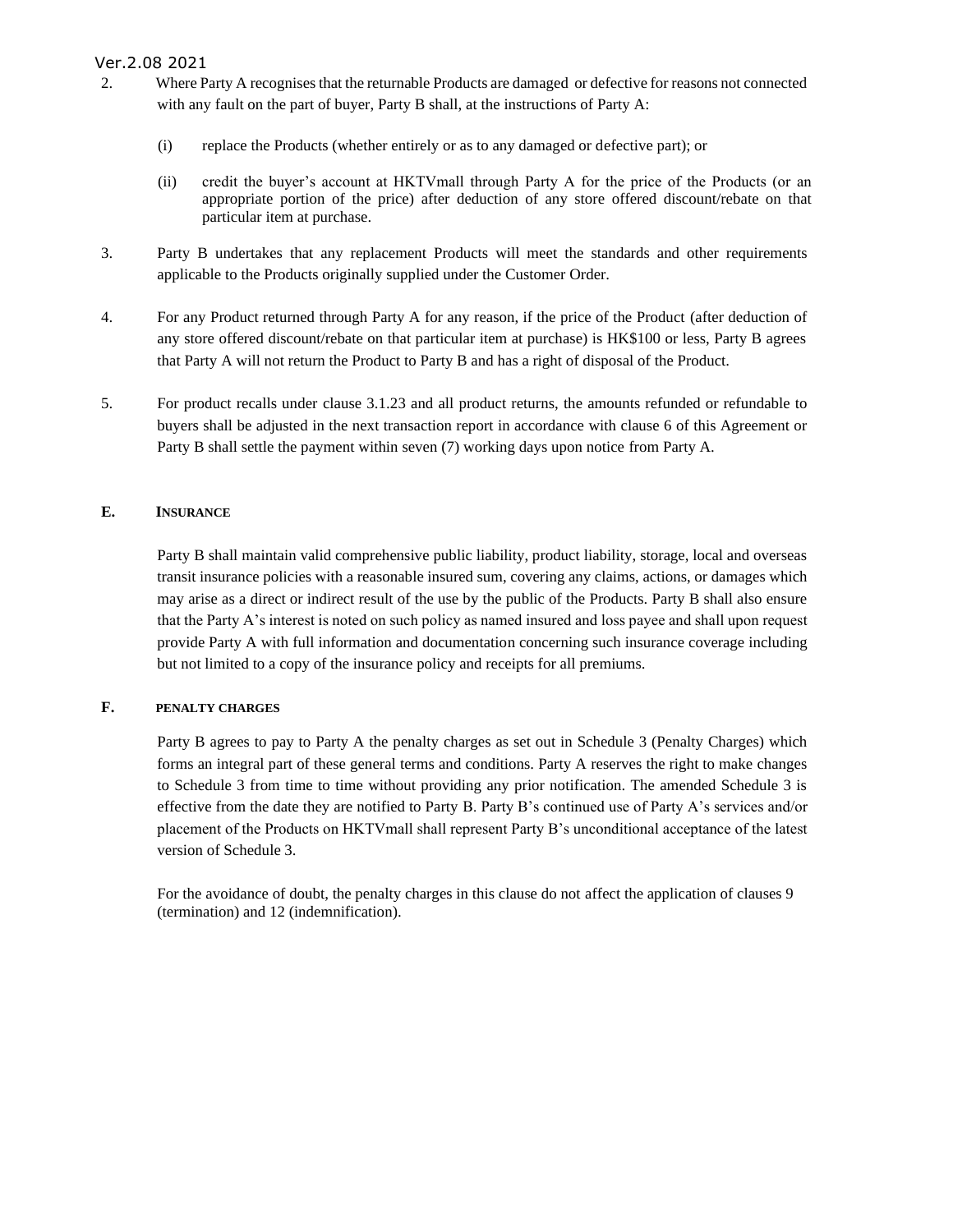## **SCHEDULE 2 RESTRICTED OR PROHIBITED GOODS / SERVICES**

Party B shall not offer to sell any restricted or prohibited goods / services, including but not limited to the followings:

- 1. any infringing goods / services of whatsoever nature arising from or in relation to any infringement or alleged infringement of any intellectual property rights;
- 2. any used articles and stolen goods;
- 3. dutiable commodities;
- 4. obscene and indecent articles;
- 5. explosives, firearms and ammunition, and prohibited weapons;
- 6. strategic commodities;
- 7. animals and plants;
- 8. controlled and hazardous chemicals, and infectious goods;
- 9. dangerous drugs, pharmaceutical products and medicine, and proprietary Chinese medicines and Chinese herbal medicines; and
- 10. any goods / services prohibited by law or regulated by licence or permit.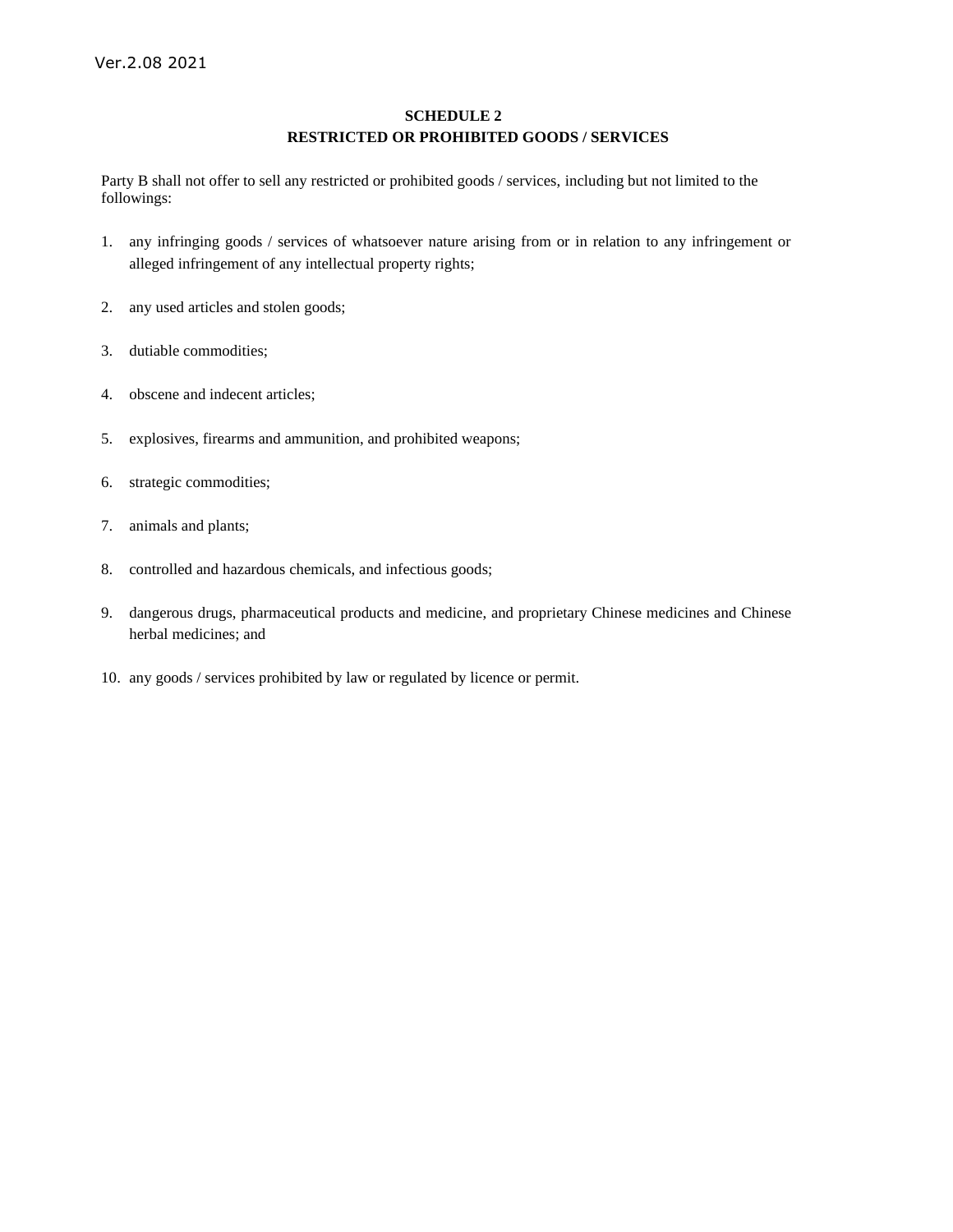#### **SCHEDULE 3 PENALTY CHARGES**

Party B ("**Merchant**") agrees to pay to Party A ("**HKTVmall**") the penalty charges as set out in this Schedule 3 (Penalty Charges) which forms an integral part of the Merchant Agreement General Terms and Conditions. Merchant agrees that any penalty charges and price of any refunds shall be deducted by HKTVmall in the transaction report of the following month.

In order to ensure the quality of Products offered for sale by Merchants on HKTVmall, and that the Products conform to related regulations and the Merchant Agreement General Terms and Conditions and HKTVmall's written guidelines, we have implemented a Penalty Charge Scheme. Merchants are liable to a payment of the penalty where (i) HKTVmall receives any written enquiry, request for information, notice, warning letter, notice of legal action or penalty in respect of any breach or suspected breach of any applicable law or regulation of the Product from any tribunal, court or regulatory authority, and/ or (ii) there is any breach or suspected breach, in HKTVmall's sole opinion, in relation to the Merchant's Product of any applicable law, regulation, the Merchant Agreement General Terms and Conditions or HKTVmall's written guidelines.

Merchant shall be liable to pay the price of any Products to be refunded for Customers Orders within six (6) months prior to the date of the above mentioned cases at HKTVmall's sole discretion, and agrees that the commission shall be retained by HKTVmall and the relevant Product SKUs shall immediately be taken offline at HKTVmall's sole discretion. HKTVmall reserves its right to terminate the Merchant Agreement and/or to claim Merchant for any damages, loss or expenses incurred on an indemnity basis, under the Merchant Agreement General Terms and Conditions.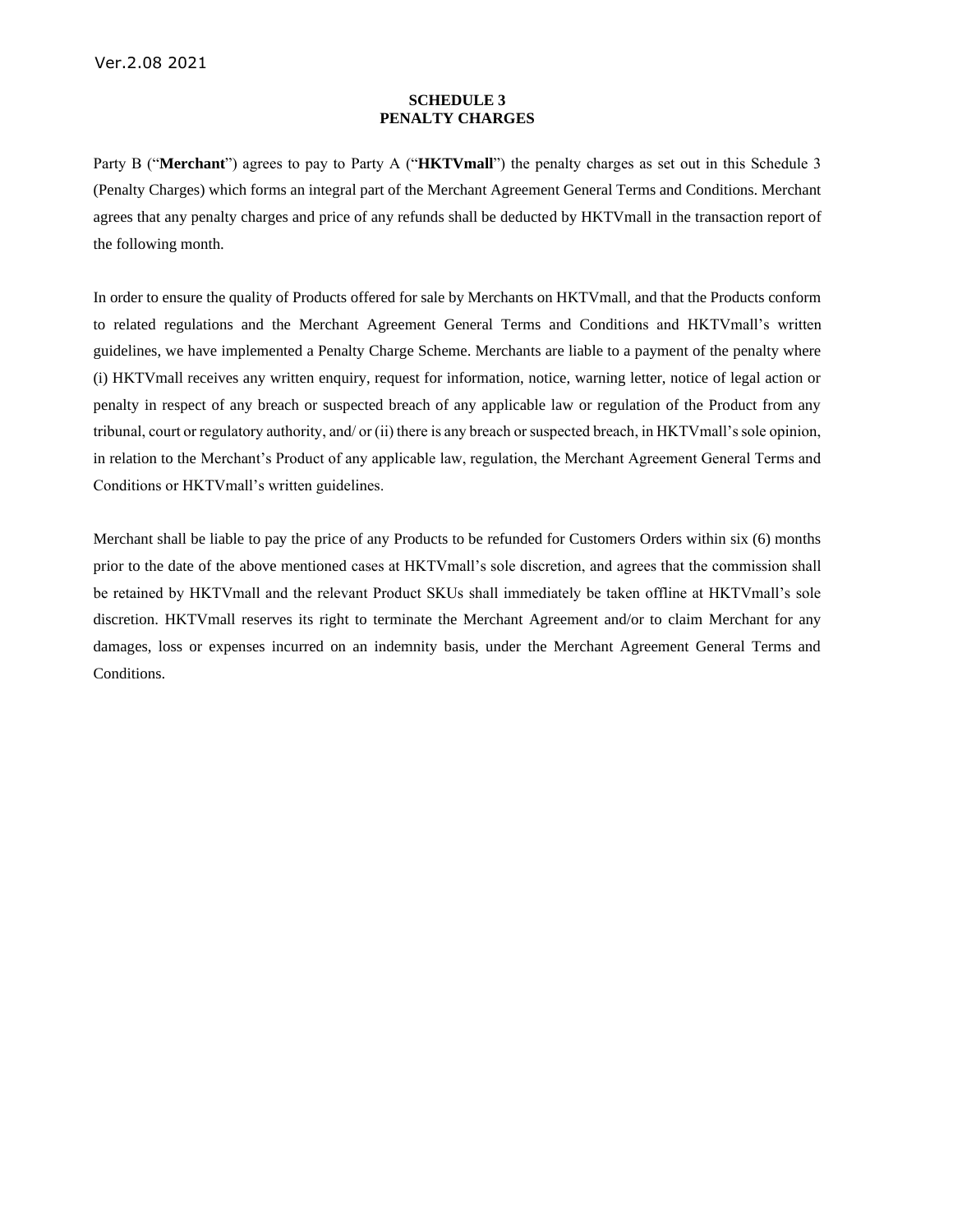Please refer to the following tables for details:

Table 1: Penalty charge of any written enquiry, request for information, notice, warning letter, notice of legal action or penalty in respect of any breach or suspected breach of any applicable law or regulation of the Product from regulatory authorities, tribunals or courts

| <b>Related Regulations</b>                                                                                                                                                                                                                                                          | <b>Penalty Charge (per SKU)</b>                                              |
|-------------------------------------------------------------------------------------------------------------------------------------------------------------------------------------------------------------------------------------------------------------------------------------|------------------------------------------------------------------------------|
| supply or offer to supply counterfeit product                                                                                                                                                                                                                                       | HK \$20,000, plus refund of<br>Customer Orders within previous<br>six months |
| Cap. 406 & Cap. 406G Electricity Ordinance & Electrical Products (Safety)<br>Regulation-<br>supply or offer to supply an electrical product which does not comply with<br>the essential safety requirements and/ or the specific safety requirements for<br>the electrical product; | HK \$20,000 plus refund of<br>Customer Orders within previous<br>six months  |
| Cap. 138: Pharmacy and Poisons Ordinance-<br>supply or offer to supply pharmaceutical products containing regulated<br>poison ingredients                                                                                                                                           | HK \$20,000 plus refund of<br>Customer Orders within previous<br>six months  |
| Cap. 549 Chinese Medicine Ordinance-<br>supply or offer to supply proprietary Chinese medicine not<br>1.<br>registered under Hong Kong Regulations; or<br>supply or offer to supply Chinese herbal medicine which is listed in<br>2.<br>Schedule 1 of the Ordinance                 | HK \$20,000 plus refund of<br>Customer Orders within previous<br>six months  |
| Cap. 231: Undesirable Medical Advertisements Ordinance-<br>publishing product advertisements referring to certain diseases or conditions                                                                                                                                            | HK \$20,000                                                                  |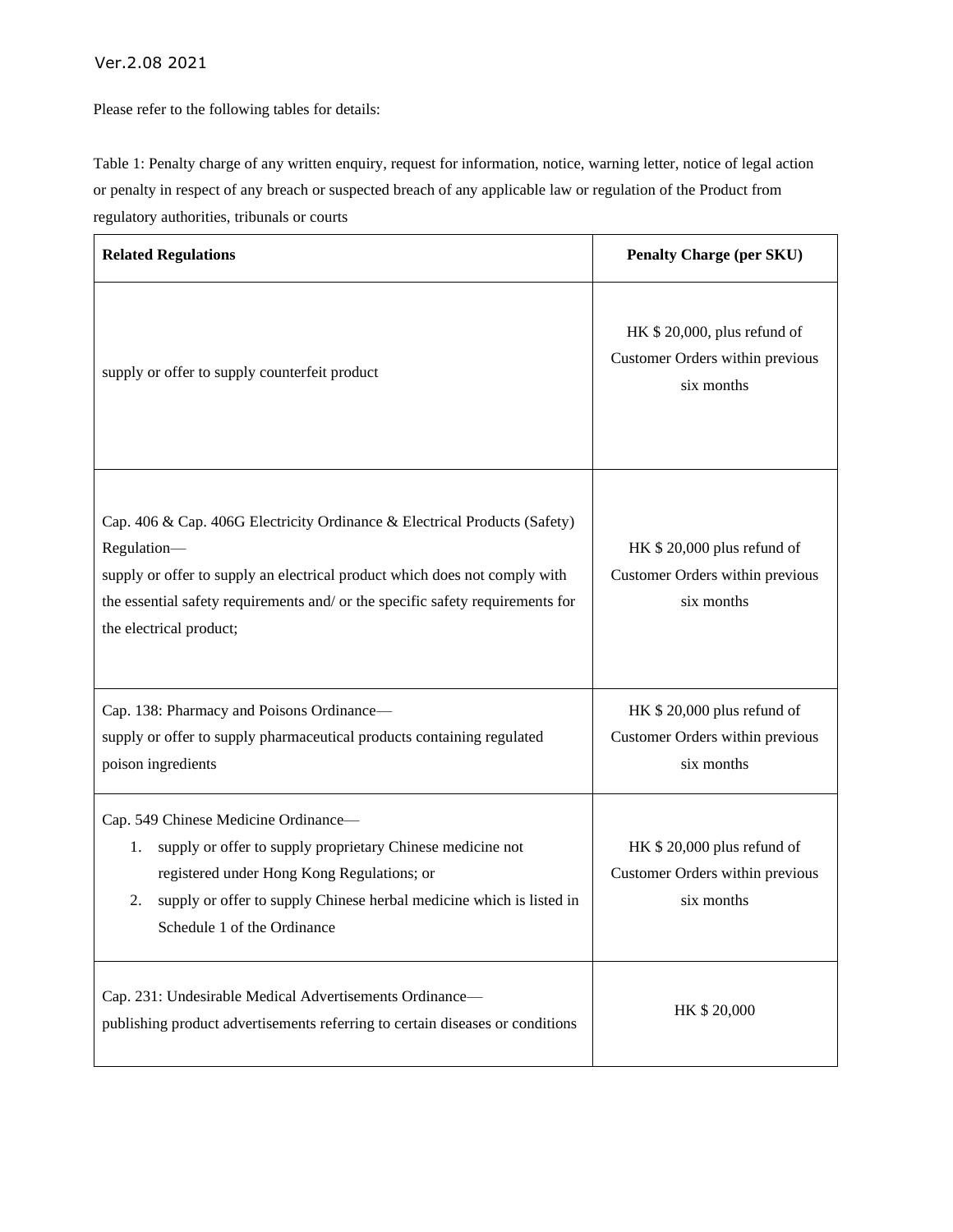| Cap. 603: Product Eco-responsibility Ordinance-<br>Merchant who offers electrical products cannot comply with the removal<br>service plan endorsed under Environmental Protection Department                                                                                                                                                                                                                                                                                  | HK \$20,000 plus refund of<br>Customer Orders within previous<br>six months |
|-------------------------------------------------------------------------------------------------------------------------------------------------------------------------------------------------------------------------------------------------------------------------------------------------------------------------------------------------------------------------------------------------------------------------------------------------------------------------------|-----------------------------------------------------------------------------|
| Cap.598: Energy Efficiency (Labelling of Products) Ordinance—<br>supply or offer to supply prescribed electronic products without valid<br>reference number and/or energy label                                                                                                                                                                                                                                                                                               | HK \$20,000 plus refund of<br>Customer Orders within previous<br>six months |
| Cap. 132 & Cap. 132W: Public Health and Municipal Services Ordinance &<br>Food and Drugs (Composition and Labelling) Regulations-<br>Merchant who offers food services cannot provide valid licenses; or<br>1.<br>supply or offer to supply prepackaged food without food label<br>2.<br>(including nutrition label) in compliance with the regulations;<br>3.<br>supply or offer to supply food not complying with the nature,<br>substance or quality demanded by consumers | HK \$1,000                                                                  |
| Cap. 456: Consumer Goods Safety Ordinance-<br>supply or offer to supply products which do not contain proper safety<br>warnings                                                                                                                                                                                                                                                                                                                                               | HK \$1,000                                                                  |
| Cap. 424: Toys and Children's Products Safety Ordinance-<br>supply or offer to supply toys and children's products which do not comply<br>with the general safety requirement or additional safety standards                                                                                                                                                                                                                                                                  | HK \$1,000                                                                  |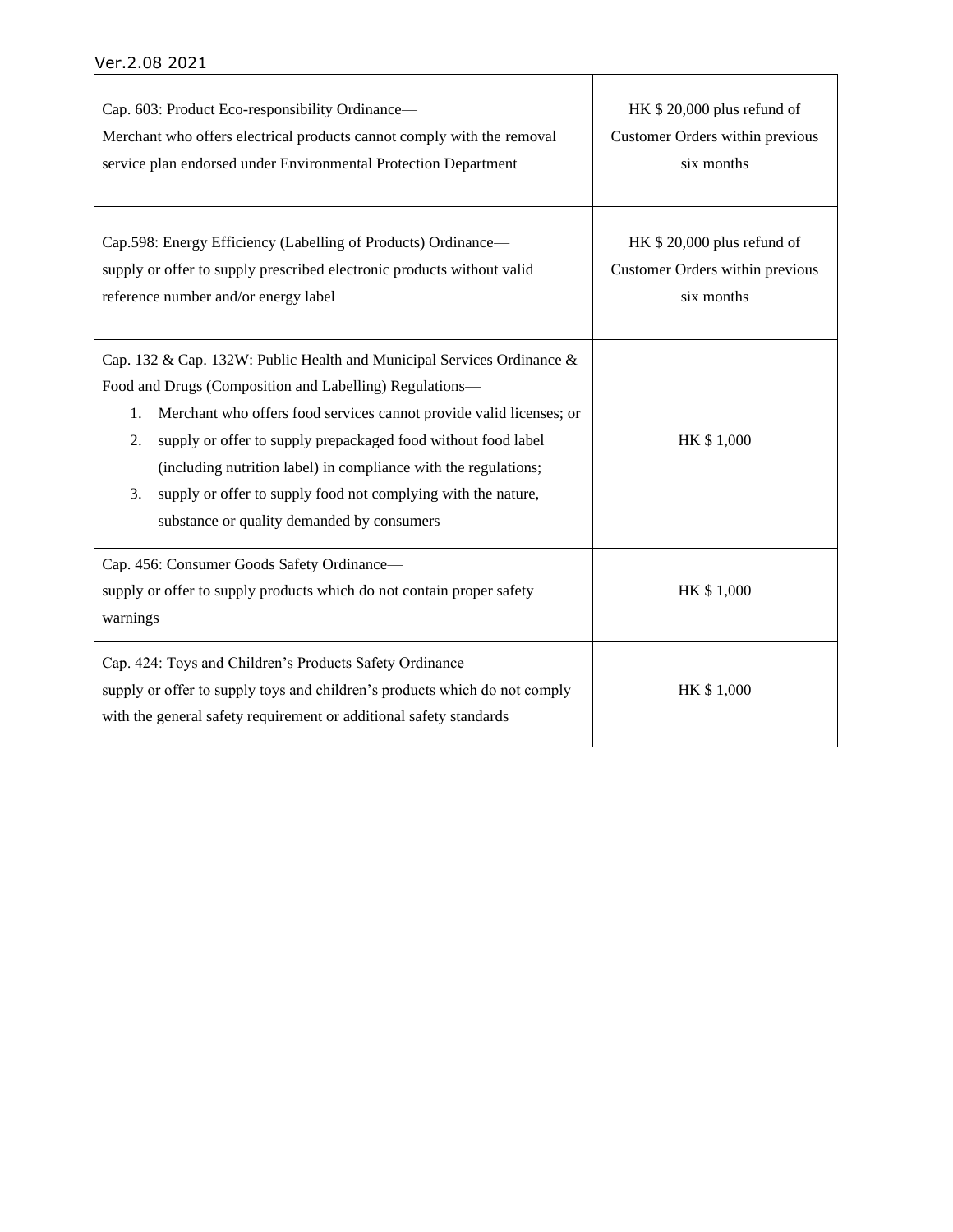| Cap. 133: Pesticides Ordinance-                                              |            |  |  |
|------------------------------------------------------------------------------|------------|--|--|
| Merchant who offers controlled pesticide product cannot provide<br>1.        |            |  |  |
| valid pesticide license; or                                                  |            |  |  |
| supply or offer to supply pesticide product containing active<br>2.          | HK \$1,000 |  |  |
| ingredients that exceeds the upper concentration limit stated in             |            |  |  |
| Registered Pesticide List-Part I; or                                         |            |  |  |
| 3.<br>supply or offer to supply pesticide product containing active          |            |  |  |
| ingredients stated on Registered Pesticide List- Part II;                    |            |  |  |
|                                                                              |            |  |  |
| Cap. 362: Trade Descriptions Ordinance-                                      |            |  |  |
| supply or offer to supply any goods to which a false trade<br>1.             |            |  |  |
| description is applied; or                                                   | HK \$1,000 |  |  |
| engage in unfair trade practices prohibited under the Trade<br>2.            |            |  |  |
| <b>Descriptions Ordinance</b>                                                |            |  |  |
| Copyright Infringement-                                                      |            |  |  |
| use or publishing of copyright materials without permission of the copyright | HK \$1,000 |  |  |
| owner                                                                        |            |  |  |
|                                                                              |            |  |  |
| Cap. 390 Control of Obscene and Indecent Articles Ordinance-                 | HK \$1,000 |  |  |
| display of any indecent content (including advertisements)                   |            |  |  |
|                                                                              |            |  |  |
| Any other applicable law or regulation                                       | HK \$1,000 |  |  |
|                                                                              |            |  |  |

Table 2: Penalty charge for cases determined by HKTVmall

l,

| Related Regulations and Merchant Agreement General Terms &<br><b>Conditions ("HKTVmall Terms")</b> |                                                                   | <b>Penalty Charge (per SKU)</b>     |
|----------------------------------------------------------------------------------------------------|-------------------------------------------------------------------|-------------------------------------|
|                                                                                                    | HKTVmall Terms Section 3.1.30-                                    |                                     |
|                                                                                                    | failure to ensure that each Product has a unique SKU ID; and/or   |                                     |
| 2.                                                                                                 | amendment of the Product details, descriptions, photographs or    | HK \$10,000 plus refund of affected |
|                                                                                                    | videos such that the original Product under an SKU ID is replaced | <b>Customer Orders</b>              |
|                                                                                                    | by a different Product                                            |                                     |
|                                                                                                    | (in sole opinion of HKTVmall)                                     |                                     |
|                                                                                                    |                                                                   |                                     |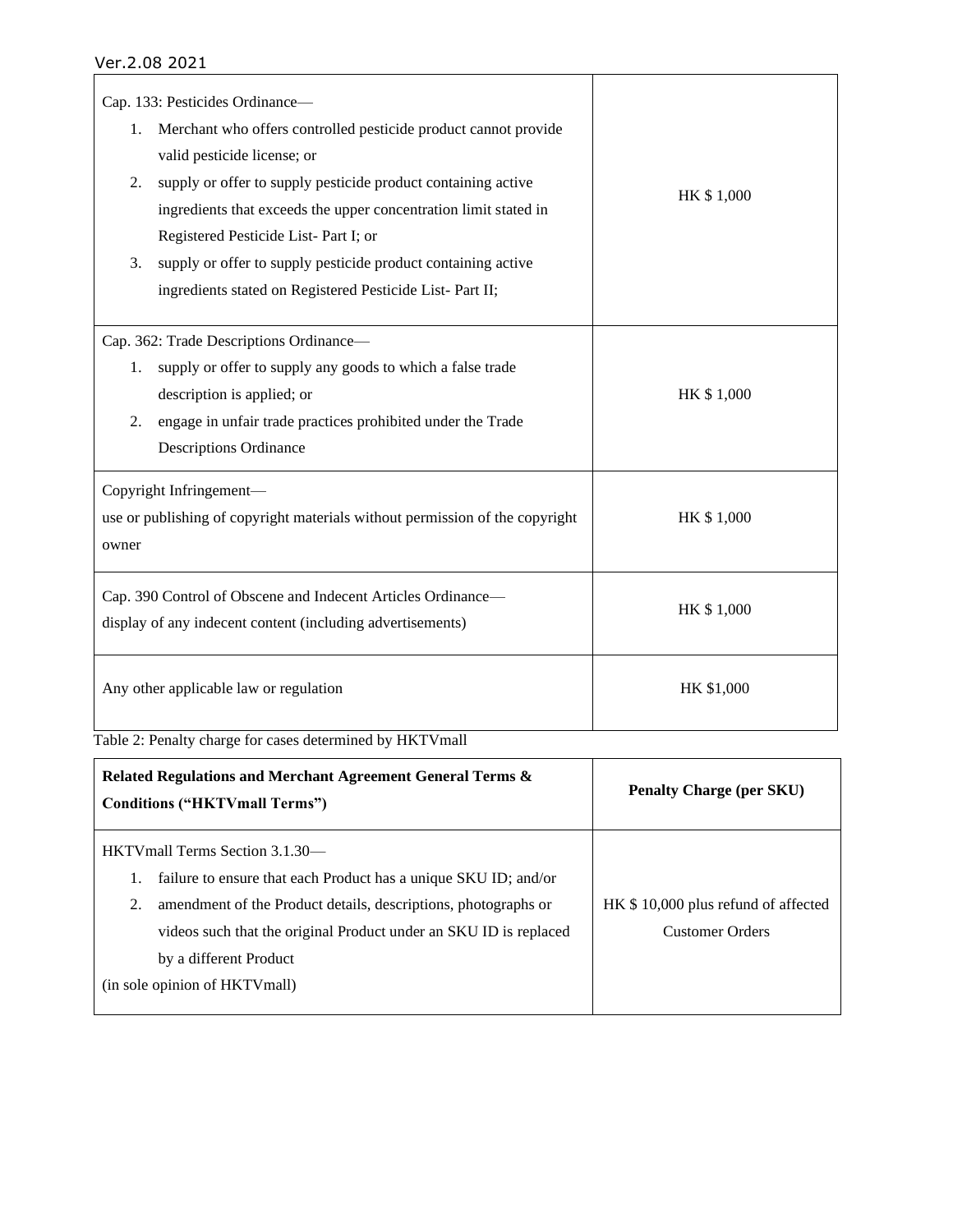| Cap. 406 & Cap. 406G Electricity Ordinance & Electrical Products (Safety)<br>Regulation-<br>3.<br>supply or offer to supply an electrical product which does not<br>comply with the essential safety requirements and/ or the specific<br>safety requirements for the electrical product; or<br>cannot provide Certificate of Safety Compliance for the electrical<br>4.<br>product                                                                                           | HK \$500 |
|-------------------------------------------------------------------------------------------------------------------------------------------------------------------------------------------------------------------------------------------------------------------------------------------------------------------------------------------------------------------------------------------------------------------------------------------------------------------------------|----------|
| Cap. 138 Pharmacy and Poisons Ordinance-<br>supply or offer to supply pharmaceutical products containing regulated<br>poison ingredient                                                                                                                                                                                                                                                                                                                                       | HK \$500 |
| Cap. 549 Chinese Medicine Ordinance-<br>supply or offer to supply proprietary Chinese medicine not<br>1.<br>registered under Hong Kong Regulations; or<br>supply or offer to supply Chinese herbal medicine which is listed<br>2.<br>Schedule 1 of the Ordinance                                                                                                                                                                                                              | HK \$500 |
| Cap. 231 Undesirable Medical Advertisements Ordinance-<br>publish product advertisements referring to certain diseases or conditions                                                                                                                                                                                                                                                                                                                                          | HK \$500 |
| Cap. 603 Product Eco-responsibility Ordinance-<br>Merchant who offers electrical products cannot comply with the removal<br>service plan endorsed under Environmental Protection Department                                                                                                                                                                                                                                                                                   | HK \$500 |
| Cap. 132 & Cap. 132W: Public Health and Municipal Services Ordinance &<br>Food and Drugs (Composition and Labelling) Regulations-<br>Merchant who offers food services cannot provide valid licenses; or<br>1.<br>supply or offer to supply prepackaged food without food label<br>2.<br>(including nutrition label) in compliance with the regulations;<br>supply or offer to supply food not complying with the nature,<br>3.<br>substance or quality demanded by consumers | HK \$500 |
| Cap. 456 Consumer Goods Safety Ordinance-<br>supply or offer to supply products which do not contain proper safety<br>warnings                                                                                                                                                                                                                                                                                                                                                | HK \$500 |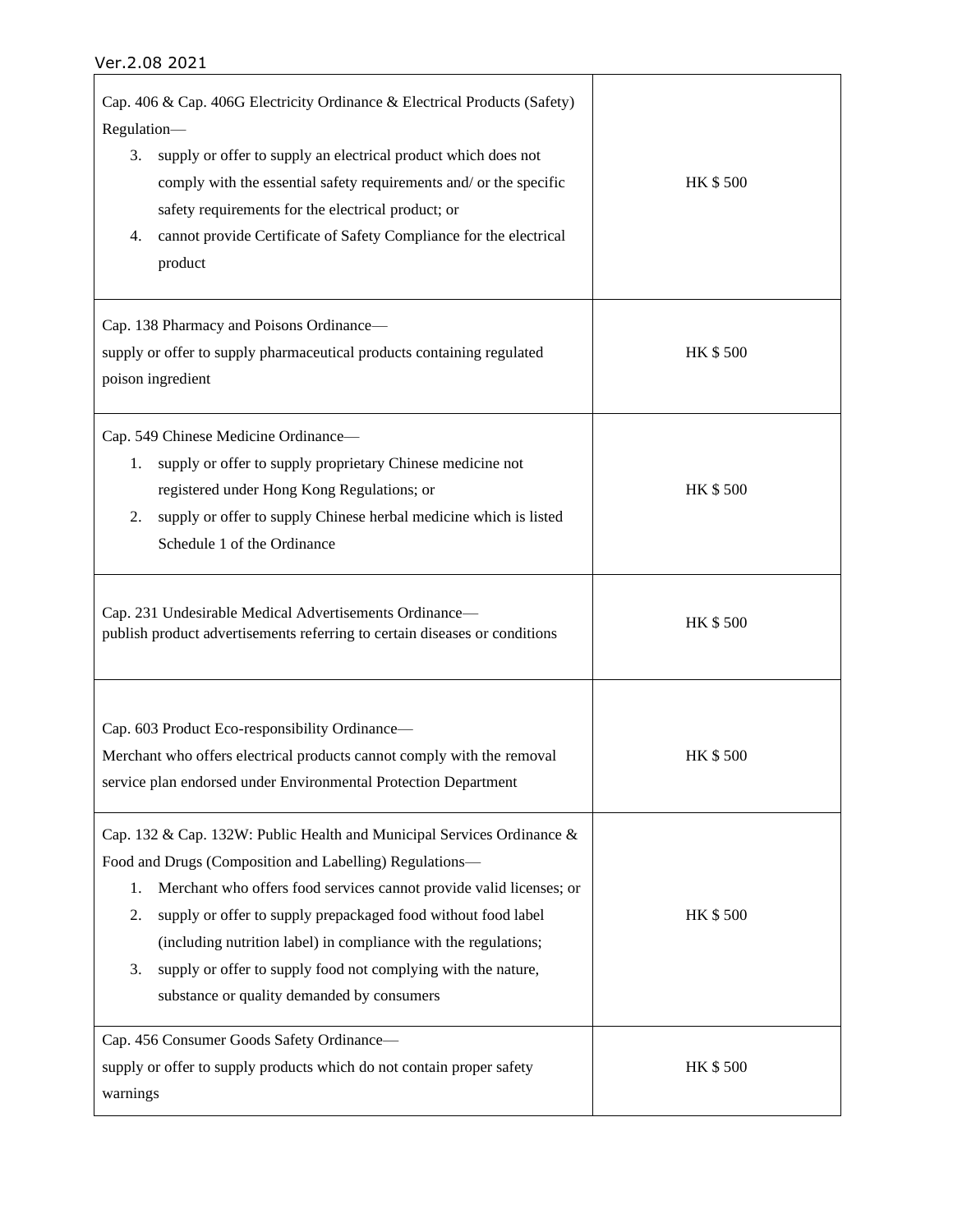| Cap. 424 Toys and Children's Products Safety Ordinance-<br>supply or offer to supply toys and children's products which do not comply<br>with the general safety requirement or additional safety standards                                                                                                                                                                                                                                                   | <b>HK \$500</b> |
|---------------------------------------------------------------------------------------------------------------------------------------------------------------------------------------------------------------------------------------------------------------------------------------------------------------------------------------------------------------------------------------------------------------------------------------------------------------|-----------------|
| Cap. 133 Pesticides Ordinance-<br>Merchant who offers controlled pesticide product cannot provide<br>l.<br>valid pesticide license; or<br>supply or offer to supply pesticide product containing active<br>2.<br>ingredients that exceeds the upper concentration limit stated in<br>Registered Pesticide List-Part I; or<br>supply or offer to supply pesticide product containing active<br>3.<br>ingredients stated on Registered Pesticide List- Part II; | HK \$500        |
| Cap. 362 Trade Descriptions Ordinance-<br>supply or offer to supply any goods to which a false trade<br>1.<br>description is applied; or<br>2.<br>engage in unfair trade practices prohibited under the Trade<br><b>Descriptions Ordinance</b>                                                                                                                                                                                                                | HK \$500        |
| Copyright Infringement-<br>use or publishing of copyright materials without permission of the copyright<br>owner                                                                                                                                                                                                                                                                                                                                              | HK \$500        |
| Cap. 390 Control of Obscene and Indecent Articles Ordinance-<br>display of any indecent content (including advertisements)                                                                                                                                                                                                                                                                                                                                    | HK \$500        |
| Cap.598 Energy Efficiency (Labelling of Products) Ordinance-<br>supply or offer to supply prescribed electronic products without valid<br>reference number and/or energy label                                                                                                                                                                                                                                                                                | HK \$500        |
| Any other applicable law or regulation                                                                                                                                                                                                                                                                                                                                                                                                                        | HK \$500        |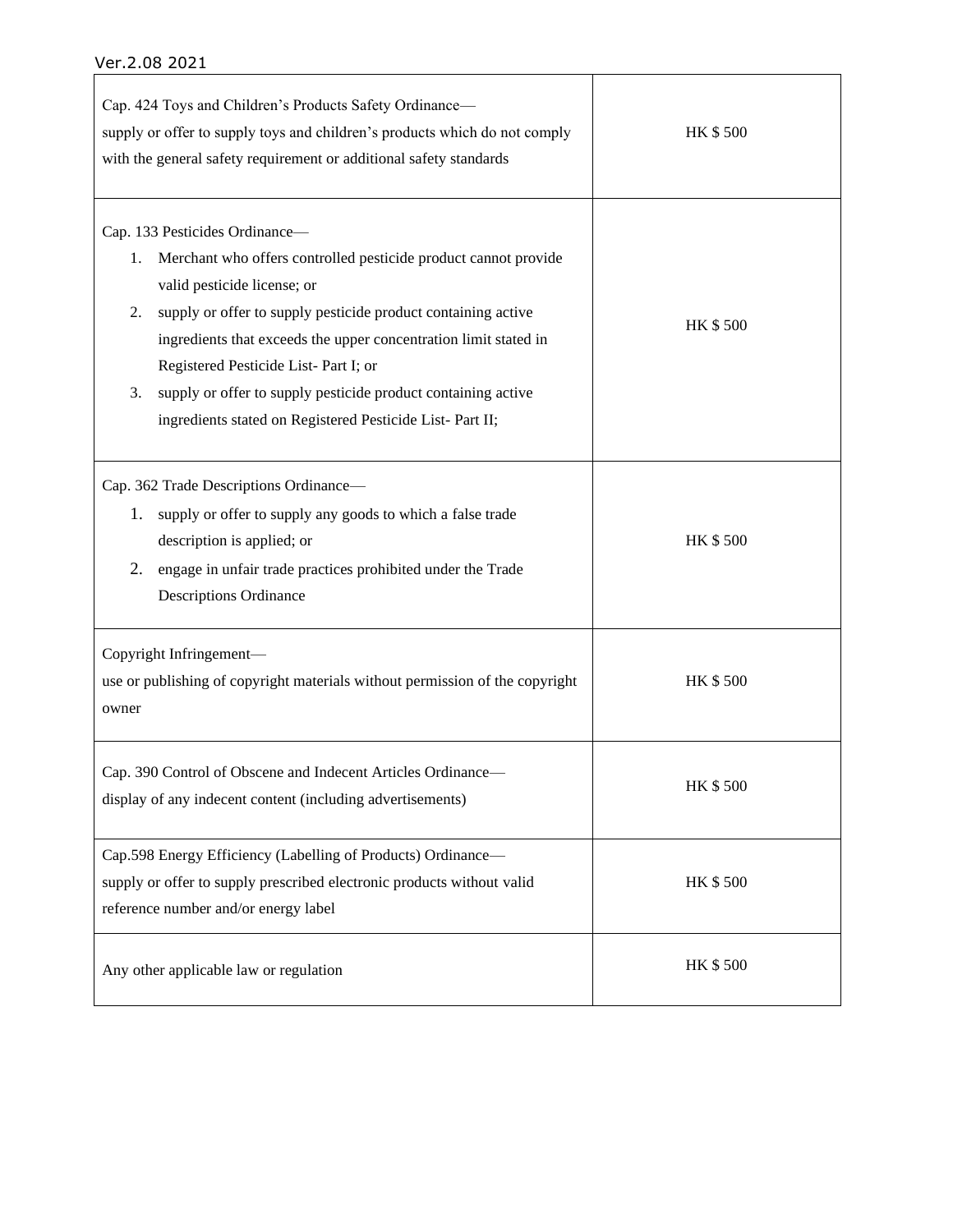| Penalty charge would be different<br>HKTVmall Terms Section 3.1.25-<br>Unauthorized customer redirection (in sole opinion of HKTVmall) including<br>based on the circumstances:<br>without limitation-<br>1.<br>HK\$20,000; plus<br>unauthorized or improper use of customers' data; or<br>1.<br>immediate termination of<br>2.<br>displaying or placing any promotional information on<br>this Agreement;<br>i.<br>store page; or<br>2.<br>i. HK $$1,000$ (per store)<br>ii.<br>product description page; or<br>ii. HK \$1,000 (per SKU)<br>iii.<br>goods packaging;<br>inappropriate marketing techniques (e.g. Merchant's website or other<br>3.<br>iii. HK \$100 (per package)<br>sales channel)<br>3.<br>HK $$1,000$ (per store) |  |  |
|---------------------------------------------------------------------------------------------------------------------------------------------------------------------------------------------------------------------------------------------------------------------------------------------------------------------------------------------------------------------------------------------------------------------------------------------------------------------------------------------------------------------------------------------------------------------------------------------------------------------------------------------------------------------------------------------------------------------------------------|--|--|
|                                                                                                                                                                                                                                                                                                                                                                                                                                                                                                                                                                                                                                                                                                                                       |  |  |
|                                                                                                                                                                                                                                                                                                                                                                                                                                                                                                                                                                                                                                                                                                                                       |  |  |
|                                                                                                                                                                                                                                                                                                                                                                                                                                                                                                                                                                                                                                                                                                                                       |  |  |
|                                                                                                                                                                                                                                                                                                                                                                                                                                                                                                                                                                                                                                                                                                                                       |  |  |
|                                                                                                                                                                                                                                                                                                                                                                                                                                                                                                                                                                                                                                                                                                                                       |  |  |
|                                                                                                                                                                                                                                                                                                                                                                                                                                                                                                                                                                                                                                                                                                                                       |  |  |
|                                                                                                                                                                                                                                                                                                                                                                                                                                                                                                                                                                                                                                                                                                                                       |  |  |
|                                                                                                                                                                                                                                                                                                                                                                                                                                                                                                                                                                                                                                                                                                                                       |  |  |
|                                                                                                                                                                                                                                                                                                                                                                                                                                                                                                                                                                                                                                                                                                                                       |  |  |
|                                                                                                                                                                                                                                                                                                                                                                                                                                                                                                                                                                                                                                                                                                                                       |  |  |
| displaying or placing any contact information relating to merchant<br>4.                                                                                                                                                                                                                                                                                                                                                                                                                                                                                                                                                                                                                                                              |  |  |
| 4.<br>HK \$100 (per store)<br>(e.g. phone number) on store pages or product description page                                                                                                                                                                                                                                                                                                                                                                                                                                                                                                                                                                                                                                          |  |  |
| HKTVmall Terms Section 3.1.3-                                                                                                                                                                                                                                                                                                                                                                                                                                                                                                                                                                                                                                                                                                         |  |  |
| supply or offer to supply products marked as "not for sale", "not for<br><b>HK \$500</b>                                                                                                                                                                                                                                                                                                                                                                                                                                                                                                                                                                                                                                              |  |  |
| individual sale", "sample", "tester", or with wording to a similar effect                                                                                                                                                                                                                                                                                                                                                                                                                                                                                                                                                                                                                                                             |  |  |
| HKTVmall Terms Section 3.1.28-                                                                                                                                                                                                                                                                                                                                                                                                                                                                                                                                                                                                                                                                                                        |  |  |
| HK \$500 (per comment);<br>Merchant leaves comment on its Products on HKTVmall or contributes to                                                                                                                                                                                                                                                                                                                                                                                                                                                                                                                                                                                                                                      |  |  |
| related comment would be removed<br>any false comments on HKTVmall (including Merchant's staff and their                                                                                                                                                                                                                                                                                                                                                                                                                                                                                                                                                                                                                              |  |  |
| immediately<br>immediate family members)                                                                                                                                                                                                                                                                                                                                                                                                                                                                                                                                                                                                                                                                                              |  |  |
| HKTVmall Terms Section 3.1.27-                                                                                                                                                                                                                                                                                                                                                                                                                                                                                                                                                                                                                                                                                                        |  |  |
| Penalty charge would be different<br>customer being charged for additional delivery fees by third party<br>1.                                                                                                                                                                                                                                                                                                                                                                                                                                                                                                                                                                                                                         |  |  |
| couriers (e.g. residential surcharge)<br>based on the circumstances:                                                                                                                                                                                                                                                                                                                                                                                                                                                                                                                                                                                                                                                                  |  |  |
| display information about additional delivery fees on store page and/<br>2.<br>HK \$500 (per order)<br>1.                                                                                                                                                                                                                                                                                                                                                                                                                                                                                                                                                                                                                             |  |  |
| or product description page(s) except for large furniture or large<br>2.<br>$HK $ 500$ (per store)                                                                                                                                                                                                                                                                                                                                                                                                                                                                                                                                                                                                                                    |  |  |
| electrical appliances                                                                                                                                                                                                                                                                                                                                                                                                                                                                                                                                                                                                                                                                                                                 |  |  |
| HKTVmall Terms Section 3.1.3-                                                                                                                                                                                                                                                                                                                                                                                                                                                                                                                                                                                                                                                                                                         |  |  |
| supply or offer to supply products past the "due by date" or "best before<br>HK \$100 (per order)                                                                                                                                                                                                                                                                                                                                                                                                                                                                                                                                                                                                                                     |  |  |
| date"                                                                                                                                                                                                                                                                                                                                                                                                                                                                                                                                                                                                                                                                                                                                 |  |  |
| Penalty charge would be different                                                                                                                                                                                                                                                                                                                                                                                                                                                                                                                                                                                                                                                                                                     |  |  |
| HKTVmall Terms Section 3.1.13-<br>based on the circumstances,                                                                                                                                                                                                                                                                                                                                                                                                                                                                                                                                                                                                                                                                         |  |  |
|                                                                                                                                                                                                                                                                                                                                                                                                                                                                                                                                                                                                                                                                                                                                       |  |  |
| failure to comply with HKTVmall's marketing campaign rules<br>Dependent on factors which<br>1.                                                                                                                                                                                                                                                                                                                                                                                                                                                                                                                                                                                                                                        |  |  |
| may include losses incurred                                                                                                                                                                                                                                                                                                                                                                                                                                                                                                                                                                                                                                                                                                           |  |  |
| Large marketing campaigns e.g. Thanksgiving and seasonal campaigns<br>value of Customer<br>and<br>1.<br>Other marketing campaigns<br>Orders<br>2.                                                                                                                                                                                                                                                                                                                                                                                                                                                                                                                                                                                     |  |  |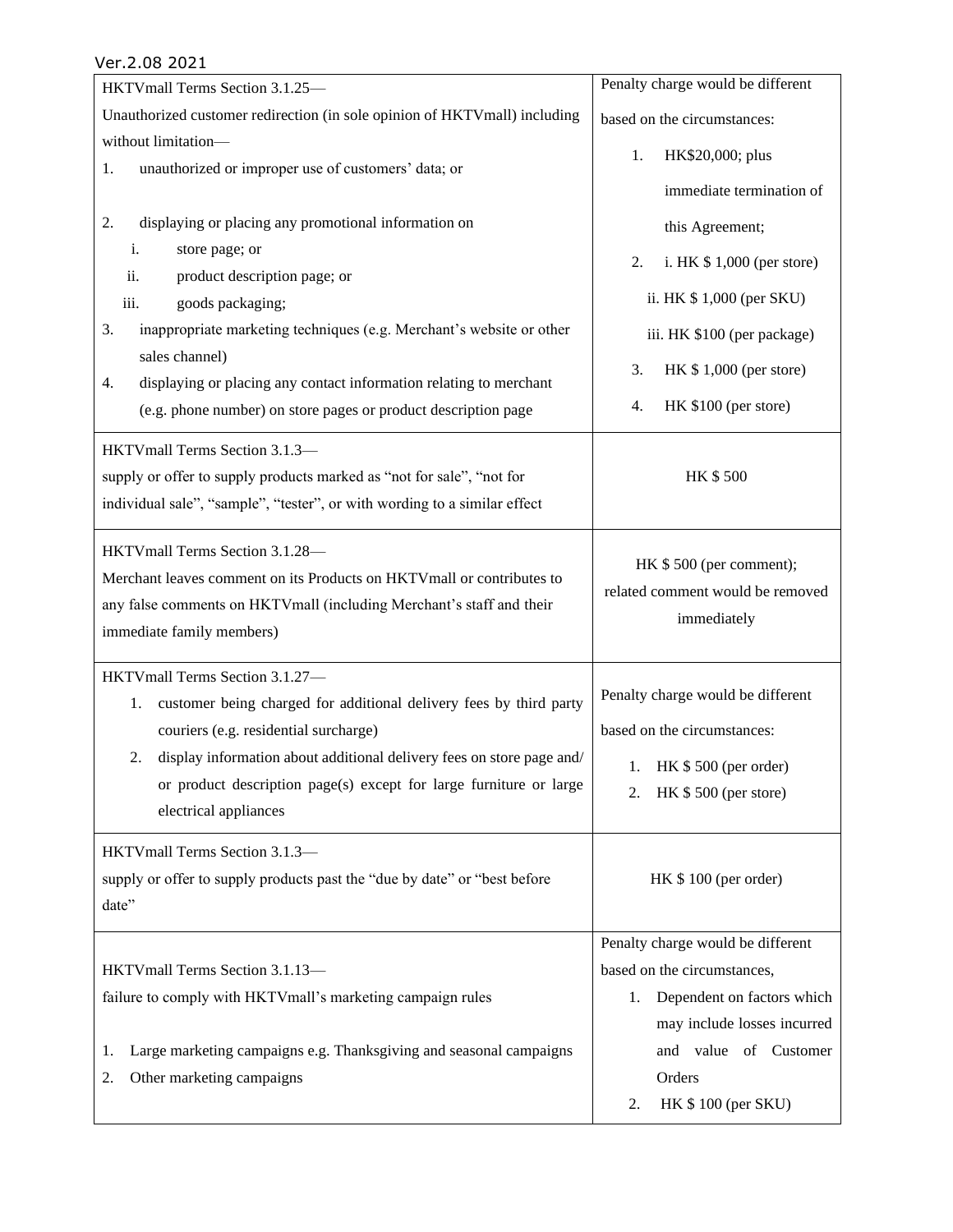|                                                                                                                                                      | Penalty charge would be different                               |
|------------------------------------------------------------------------------------------------------------------------------------------------------|-----------------------------------------------------------------|
| HKTVmall Terms Section 3.1.13-<br>failure to comply with HKTV mall's policies and/or guidelines in relation to                                       | based on the circumstances.<br>$$100$ (per SKU)                 |
| the operations of HKTV mall, fair trade practices, and product safety                                                                                | *penalty stated in the latest<br>Guideline/Notice shall prevail |
| HKTVmall Terms Section 3.1.6—<br>failed to provide HKTV mall with up-to-date and/ or clear information<br>concerning the Products on a regular basis | $HK $100$ (per SKU)                                             |

Table 3: Penalty charge for cases about delivery:

| Related Regulations and Merchant Agreement General Terms &<br><b>Conditions ("HKTVmall Terms")</b>                                                                     | <b>Penalty Charge</b>                        |
|------------------------------------------------------------------------------------------------------------------------------------------------------------------------|----------------------------------------------|
| HKTVmall Terms Section 3.1.7-<br>wrong delivery, early delivery, late delivery, non-delivery, incomplete<br>delivery                                                   | $HK $100$ (per order)                        |
| HKTVmall Terms Section 3.1.7-<br>any cancellation of the Customer Order by Merchant                                                                                    | $HK $100$ (per order)                        |
| HKTVmall Terms Section 3.1.26-<br>failed to comply with HKTVmall's goods packaging standards or packing<br>guidelines (in sole opinion of HKTVmall)                    | HK \$100 (per order)                         |
| Schedule $3$ — Party B does not take the initiative to cancel incomplete<br>orders which are caused by out of stock.                                                   | HK \$200 (per order)                         |
| Schedule 1 — Merchant Delivery arrangement used for items not falling<br>under Schedule 4 (Merchant Delivery - Exempted Products) without<br>HKTVmall's prior approval | HK \$100 (per SKU / order, as<br>applicable) |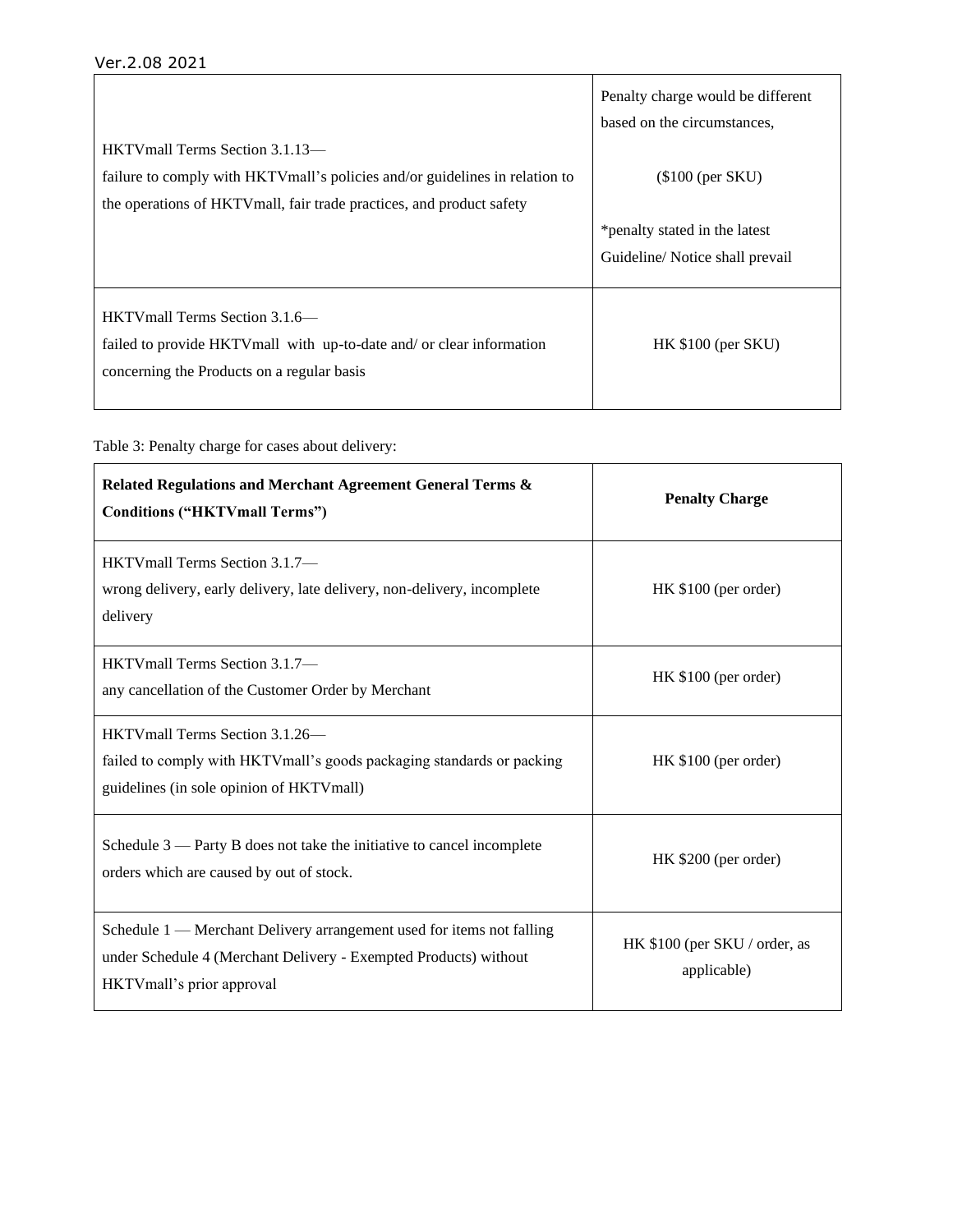#### **Important Note:**

If a Merchant's Products are found to have violated the same regulations or guidelines in a subsequent product inspection, the penalty charge shall be calculated at a rate of **two (2) times** of the penalty charge for the previous violation (excluding violations under Table 3).

HKTVmall reserves the right to make changes to this Schedule 3 (Penalty Charges) from time to time without providing any prior notification. The amended Schedule 3 (Penalty Charges) is effective from the date it is notified to the Merchant. Merchant's continued use of HKTVmall's services and/or placement of the Products on HKTVmall shall represent Merchant's unconditional acceptance of the latest version of Schedule 3 (Penalty Charges).

Last updated: 2021 August 11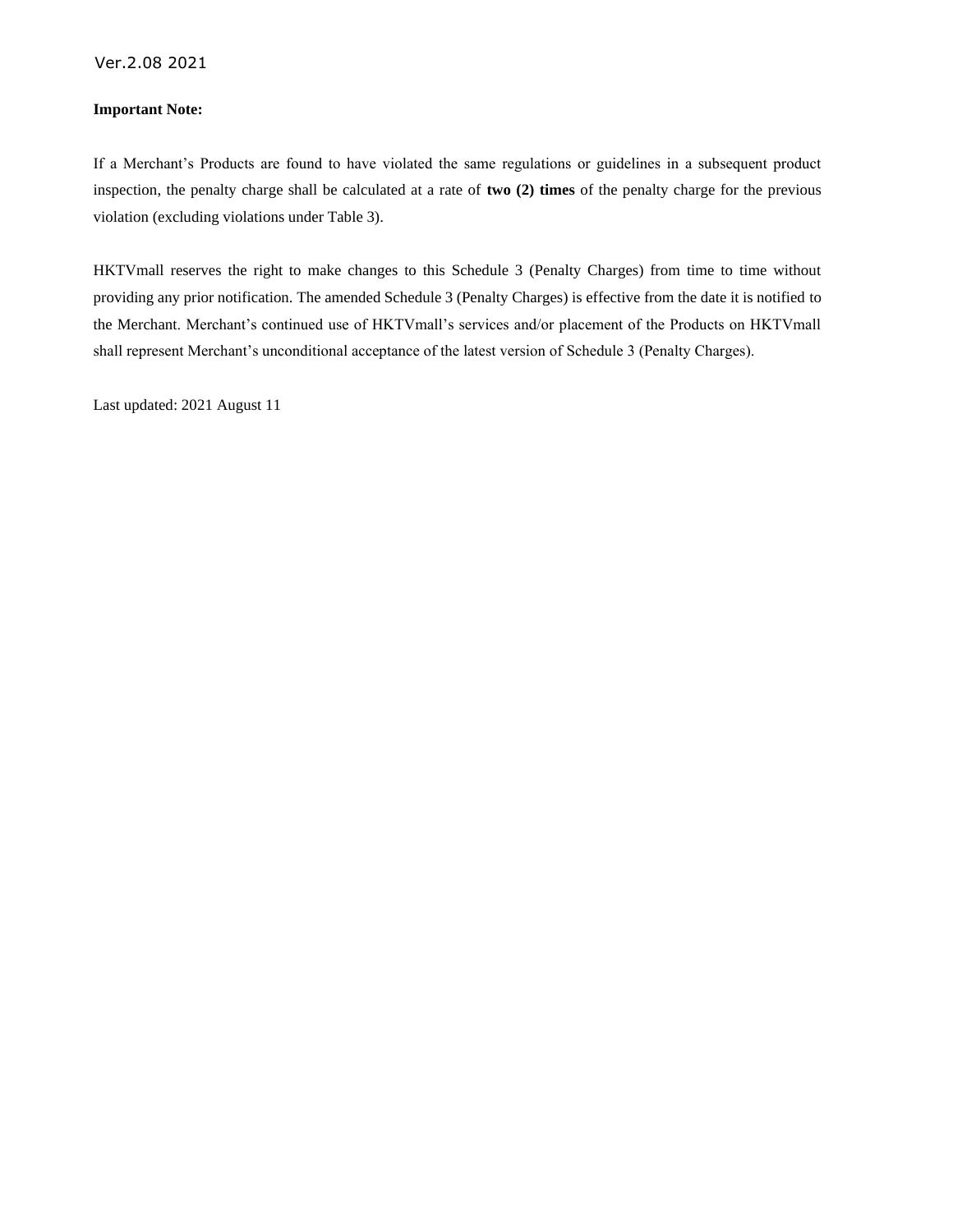#### 附件三**—** 罰款

乙方(即商戶)同意向甲方(即香港電視購物網絡有限公司) 繳付於附件三中列表所列事項的相關罰款。商戶亦 同意相關罰款或任何退款應由香港電視購物網絡有限公司在商戶的下一盈利月結報告中扣除。

為確保香港電視購物網絡平台上出售的貨品質素,香港電視購物網絡有限公司實行罰款制度以提醒商戶銷 售貨品時必須依照相關法例、合約條款,以及香港電視購物網絡有限公司的產品上載指引。

若收到經任何法庭、法院或監管機構就貨品違反法例或懷疑貨品違反法例而發出的書面諮詢或通知書 (包括 但不限於採取法律行動通知、罰款通知及收集資料通知)、投訴及警告信等,或由香港電視購物網絡有限公 司發現貨品不符合相關法例、合約條款或產品上載指引中對貨品的要求,商戶均須繳付相關罰款。商戶須

對香港電視購物網絡有限公司負責,承擔香港電視購物網絡有限公司就事件中蒙受的損失及所產生費用, 其中包括但不限於過去六個月已售出的受影響貨品的所有退款及貨品回收費用,以及過程中所產生的費用。 商戶亦同意香港電視購物網絡有限公司保留有關貨品的銷售佣金,而有關貨品須即時下架。香港電視購物 網絡有限公司保留即時終止與該商戶合作的權利,及/ 或 就彌償基礎上向商戶追討過程中所導致的損失、賠 償及費用。

詳情及細則請參考以下列表:

列表一: 收到任何法庭、法院或監管機構投訴貨品違反法例或懷疑貨品違反法例而發出的書面諮詢或通 知書 (包括但不限於採取法律行動通知、罰款通知及收集資料通知)、投訴及警告信懷疑貨品違反相關法例, 香港電視購物網絡有限公司向商戶收取的罰款

| 相關法例及條款                                 | 罰款 (以每一件 SKU 計算)                                  |
|-----------------------------------------|---------------------------------------------------|
| 出售假冒貨品                                  | HK \$ 20,000,<br>有關商戶亦須承擔在過去六個月內所有已<br>出售的貨品的所有退款 |
| Cap. 406 及 Cap. 406G: 《電力條例》及《電氣產品(安全)規 | HK \$20,000                                       |
| 例》—                                     | 有關商戶亦須承擔在過去六個月內所有已                                |
| 供應的電氣產品未能符合基本安全規例及/或特定安全規例              | 出售的貨品的所有退款                                        |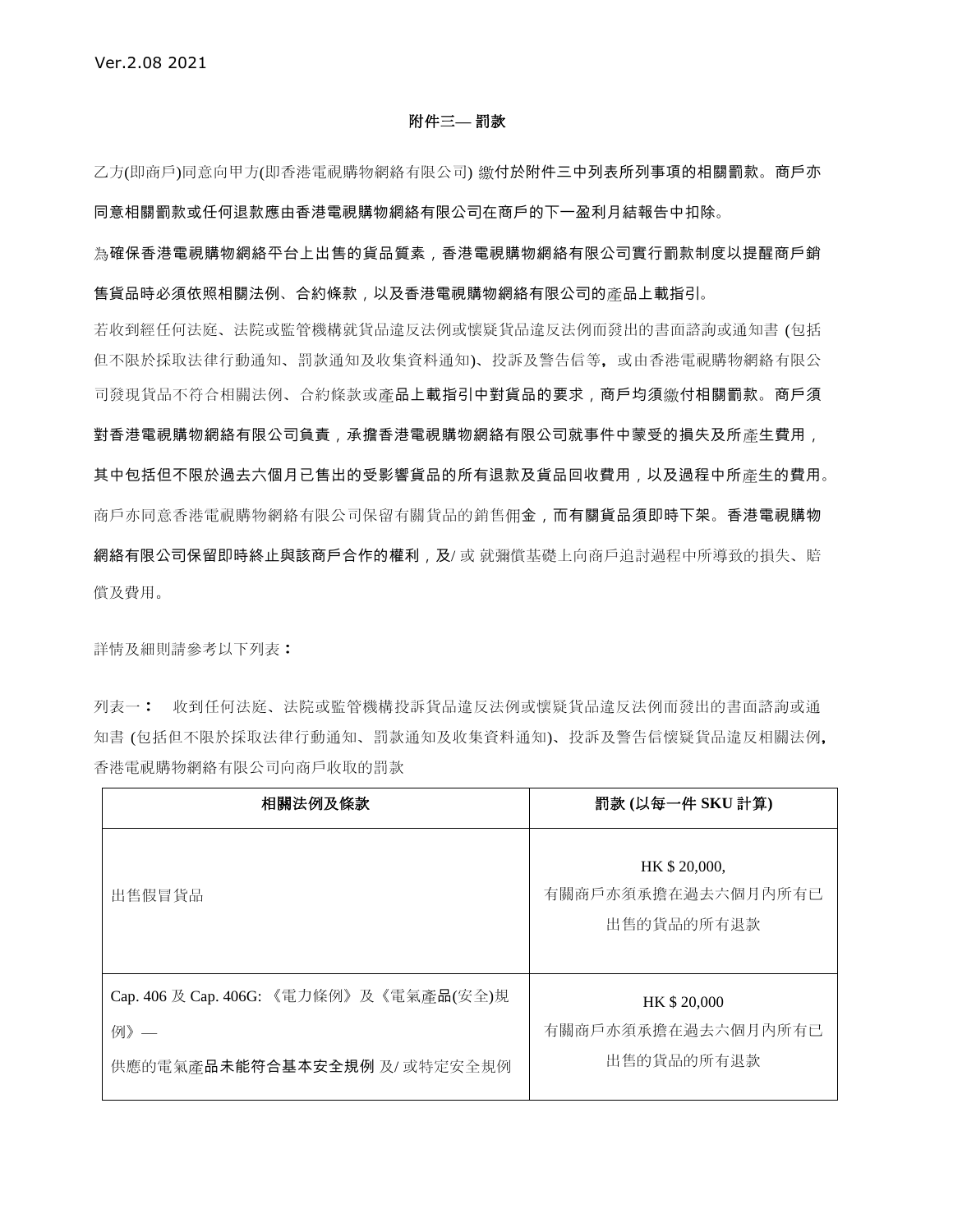| Cap. 138: 《藥劑業及毒藥規例》—<br>供應的藥劑制品中含有毒藥列表中所列的毒藥成分                                                                                                                    | HK \$20,000<br>有關商戶亦須承擔在過去六個月內所有已<br>出售的貨品的所有退款 |
|--------------------------------------------------------------------------------------------------------------------------------------------------------------------|-------------------------------------------------|
| Cap. 549: 《中醫藥條例》—<br>供應的中成藥制品沒有根據香港法例註冊;或<br>1.<br>供應該條例中的附表一所列之中藥材<br>2.                                                                                         | HK \$20,000<br>有關商戶亦須承擔在過去六個月內所有已<br>出售的貨品的所有退款 |
| Cap. 231: 《不良廣告(醫藥)條例》 —<br>為產品發布含有該條例中所限制的醫療聲稱字句的廣告                                                                                                               | HK \$20,000                                     |
| Cap. 603: 《產品環保責任條例》—<br>供應的電器產品未備有或商戶沒有遵守經環保署批註的除舊<br>服務方案                                                                                                        | HK \$20,000<br>有關商戶亦須承擔在過去六個月內所有已<br>出售的貨品的所有退款 |
| Cap. 598: 《能源效益(產品標籤)條例》 —<br>供應的訂明電器產品未備有有效表列型號的參考編號及 / 或<br>能源效益標籤                                                                                               | HK \$20,000<br>有關商戶亦須承擔在過去六個月內所有已<br>出售的貨品的所有退款 |
| Cap. 132 及 Cap. 132W: 《公眾衞生及市政條例》及《食物及<br>藥物(成分組合及標籤)規例》 —<br>商戶未有取得及/或提供有效的營業牌照;或<br>1.<br>供應的預先包裝食品沒有附上符合規例的食物標籤<br>2.<br>(包括營養標籤)<br>供應的食物的性質、物質或品質方面誤導他人<br>3. | HK \$1,000                                      |
| Cap. 456: 《消費品安全的相關法例》 --<br>供應的產品上或產品描述中未有附上適當的安全警告字句                                                                                                             | HK \$1,000                                      |
| Cap. 424: 《玩具及兒童產品安全條例》—<br>供應的玩具及兒童產品未符合一般安全規定及附加安全標準                                                                                                             | HK \$1,000                                      |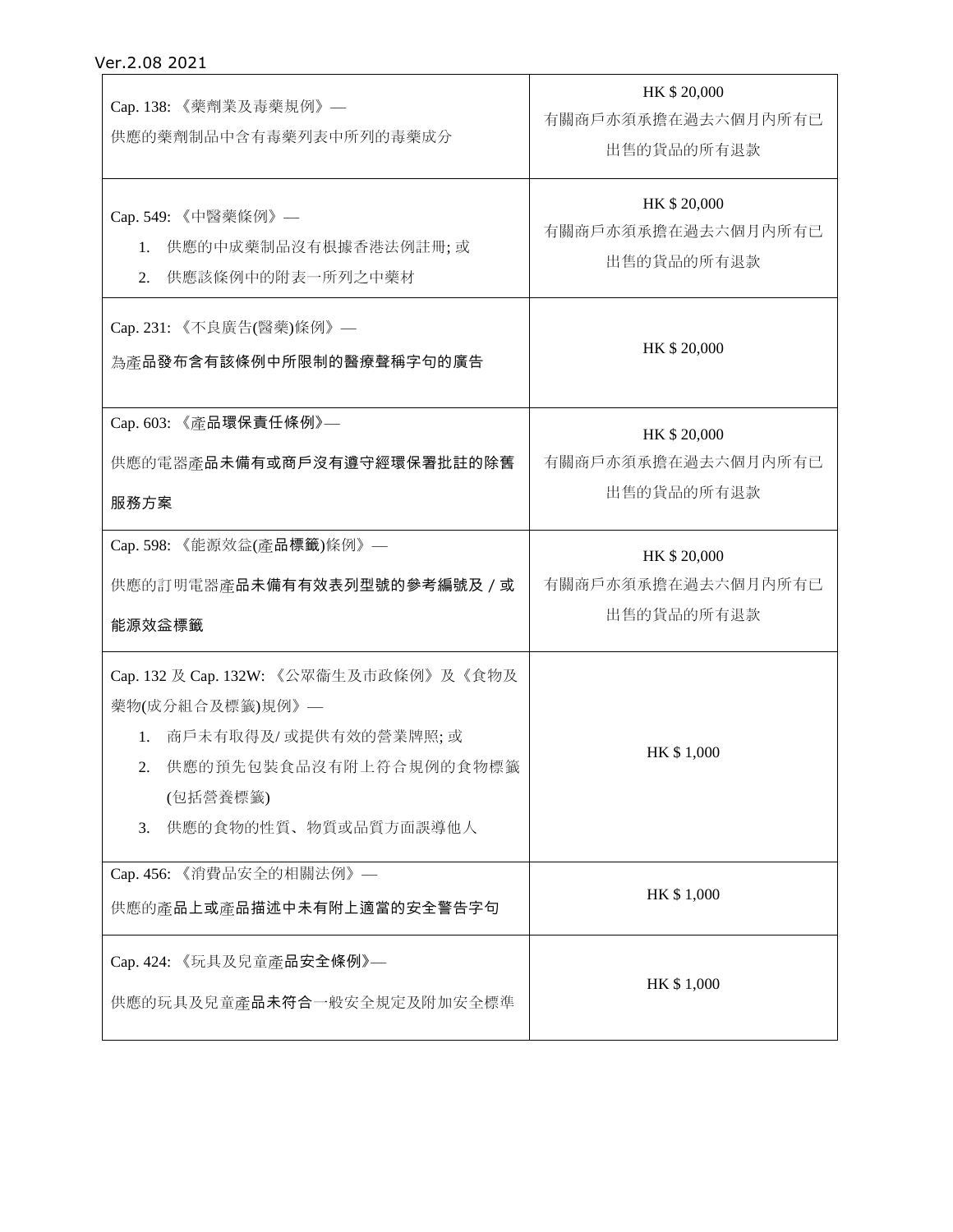|                           | Cap. 133: 《除害劑條例》 —    |            |
|---------------------------|------------------------|------------|
| $1_{-}$                   | 供應第一部分或第二部分註冊除害劑的商戶未取得 |            |
|                           | 或提供有效除害劑牌照;或           |            |
| 2.                        | 供應的除害產品所含有的第一部分註冊除害劑列表 | HK \$1,000 |
|                           | 中的除害成分的濃度超出列表所示之最高濃度;或 |            |
| 3.                        | 供應的除害產品含有第二部分註冊除害劑列表中所 |            |
|                           | 列的除害成分;                |            |
| Cap. 362: 《商品說明條例》 —      |                        |            |
| 1.                        | 供應已應用虛假或具誤導成分的商品說明的貨品  | HK \$1,000 |
| 2.                        | 作出構成餌誘式廣告宣傳的營業行為       |            |
| 侵犯版權—                     |                        |            |
| 未經版權擁有者的准許發布其原創作品         |                        | HK \$1,000 |
| Cap. 390: 《淫褻及不雅物品管制條例》 — |                        |            |
| 展示不雅事物(包括廣告)              |                        | HK \$1,000 |
| 違反任何其他適用法律或法規             |                        | HK \$1,000 |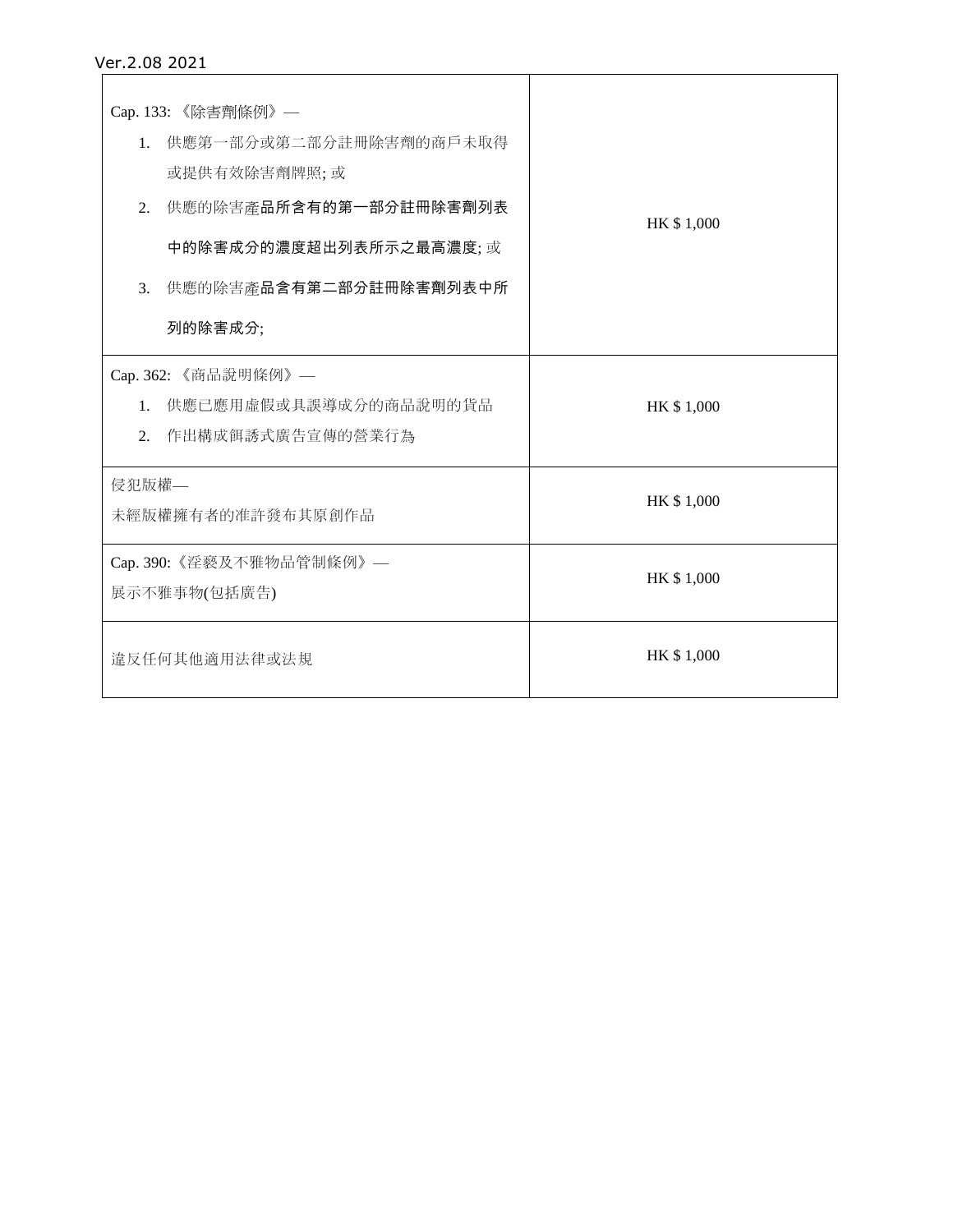列表二:由 HKTVmall 發現貨品不符合要求, HKTVmall 會向商戶收取的罰款

| 相關法例及條款                                                                                                                                             | 罰款 (以每 SKU 計算)                           |
|-----------------------------------------------------------------------------------------------------------------------------------------------------|------------------------------------------|
| 合約條款第 3.1.30 項—<br>未能確保每款產品都擁有獨自的 SKU ID; 及/或<br>1.<br>更改產品描述頁上的產品說明、描述內容、圖片<br>2.<br>或影片,以致原本屬於該 SKU ID 的產品被取代<br>為另一款不同的產品<br>(按照香港電視購物網絡有限公司的決定) | HK \$10,000<br>有關商戶亦須承擔受影響訂單的<br>貨品的所有退款 |
| Cap. 406 及 Cap. 406G: 《電力條例》及《電氣產品(安全)<br>規例》 —<br>供應的電氣產品未能符合基本安全規例及/或特<br>$1_{\cdot}$<br>定安全規例;及/或<br>未能為供應的電氣產品提供產品安全證書<br>2.                    | <b>HK \$500</b>                          |
| Cap. 138: 《藥劑業及毒藥規例》—<br>供應的藥劑制品中含有毒藥列表中所列的毒藥成分                                                                                                     | HK \$500                                 |
| Cap. 549: 《中醫藥條例》—<br>1. 供應的中成藥制品沒有根據香港法例註冊;或<br>供應該條例中的附表一所列之中藥材<br>2.                                                                             | HK \$500                                 |
| Cap. 231: 《不良廣告(醫藥)條例》 --<br>為產品發布含有該條例中所限制的醫療聲稱字句的廣告                                                                                               | HK \$500                                 |
| Cap. 603: 《產品環保責任條例》—<br>供應的電器產品未備有或商戶沒有遵守經環保署批註的除<br>舊服務方案                                                                                         | <b>HK \$500</b>                          |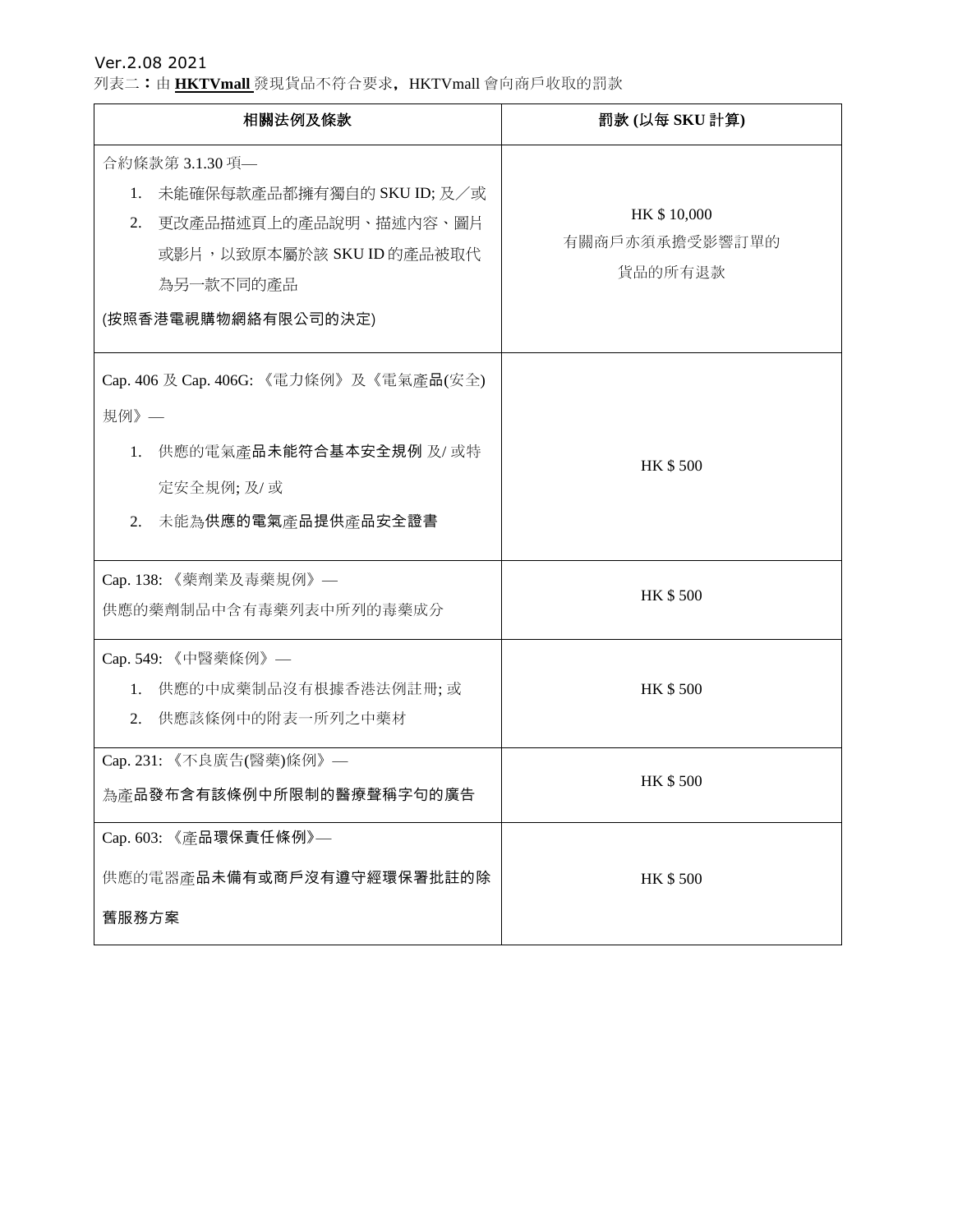| Cap. 132 及 Cap. 132W: 《公眾衞生及市政條例》及《食<br>物及藥物(成分組合及標籤)規例》—<br>商戶未有取得及/或提供有效的營業牌照;或<br>1.<br>供應的預先包裝食品沒有附上符合規例的食物標籤<br>2.<br>(包括營養標籤)<br>供應不符合性質、物質或品質要求的食物<br>3.                       | <b>HK \$500</b> |
|---------------------------------------------------------------------------------------------------------------------------------------------------------------------------------------|-----------------|
| Cap. 456: 《消費品安全的相關法例》 —<br>供應的產品上或產品描述中未有附上適當的安全警告字句                                                                                                                                 | <b>HK \$500</b> |
| Cap. 424: 《玩具及兒童產品安全條例》—<br>供應的玩具及兒童產品未符合一般安全規定及附加安全標<br>準                                                                                                                            | <b>HK \$500</b> |
| Cap. 133: 《除害劑條例》 —<br>供應第一部分或第二部分註冊除害劑的商戶未取<br>$1_{\cdot}$<br>得或提供有效除害劑牌照;或<br>供應的除害產品所含有的第一部分註冊除害劑列<br>2.<br>表中的除害成分的濃度超出列表所示之最高濃度;<br>或<br>供應的除害產品含有第二部分註冊除害劑列表中<br>3.<br>所列的除害成分; | <b>HK \$500</b> |
| Cap. 362: 《商品說明條例》 --<br>供應已應用虛假或具誤導性的商品說明的貨品<br>1.<br>作出構成餌誘式廣告宣傳的營業行為<br>2.                                                                                                         | HK \$500        |
| 侵犯版權—<br>未經版權擁有者的准許發布其原創作品                                                                                                                                                            | HK \$500        |
| Cap. 390:《淫褻及不雅物品管制條例》—<br>展示不雅事物(包括廣告)                                                                                                                                               | HK \$500        |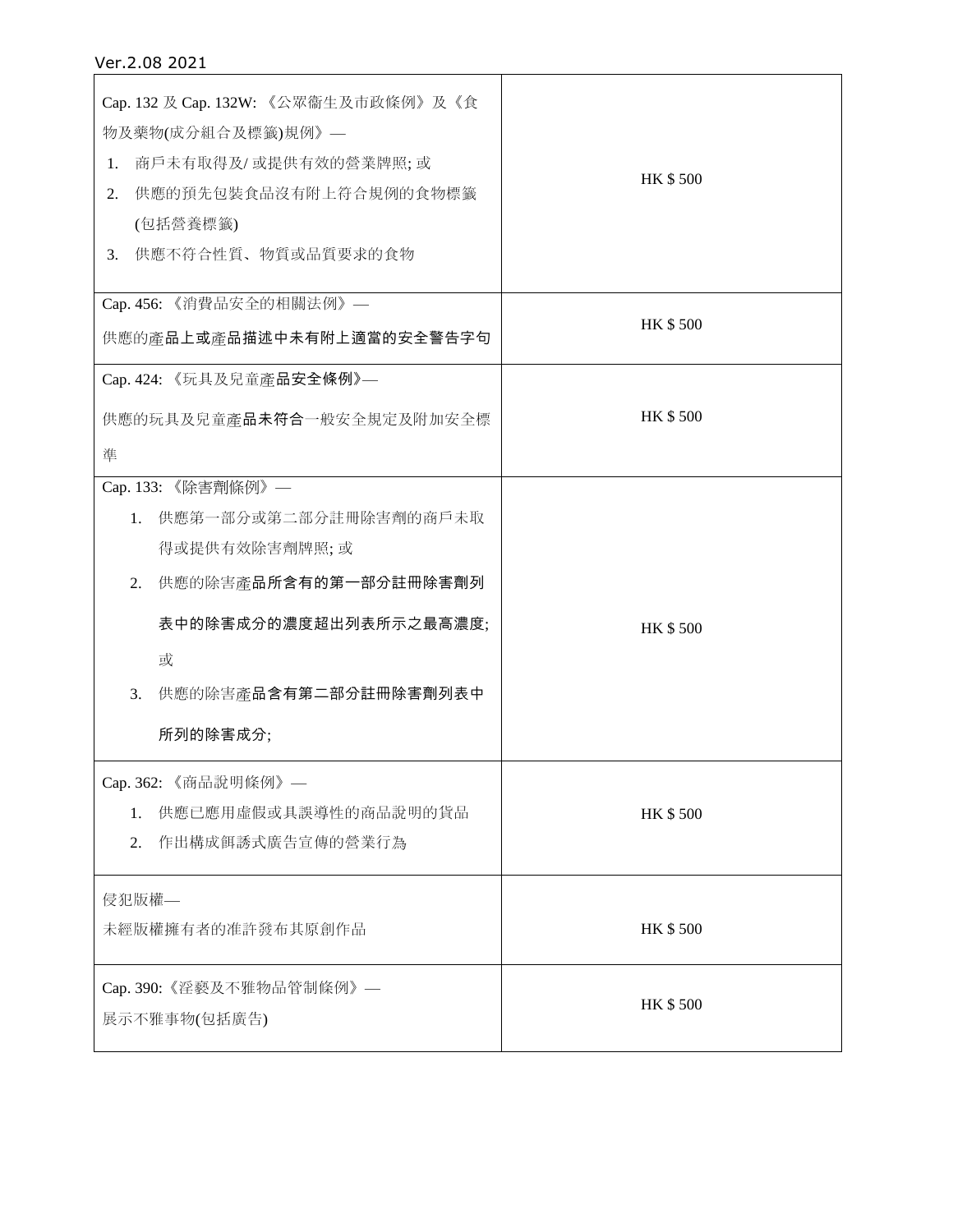| Cap. 598: 《能源效益(產品標籤)條例》 -<br>供應的訂明電器產品未備有有效表列型號的參考編號及 /<br>或能源效益標籤                                                                                                                                                                                                       | <b>HK \$500</b>                                                                                                                                                                                         |
|---------------------------------------------------------------------------------------------------------------------------------------------------------------------------------------------------------------------------------------------------------------------------|---------------------------------------------------------------------------------------------------------------------------------------------------------------------------------------------------------|
| 違反任何其他適用法律或法規                                                                                                                                                                                                                                                             | <b>HK \$500</b>                                                                                                                                                                                         |
| 合約條款第 3.1.25 項—進行未經授權的客戶轉移行為(按<br>照香港電視購物網絡有限公司的決定):<br>未授權情況下使用或盜取客戶資料<br>1.<br>展示任何促銷資訊於:<br>2.<br>店舖介紹頁面<br>$\mathbf{i}$ .<br>貨品描述頁面<br>ii.<br>貨品包裝<br>iii.<br>展示香港電視購物網絡平台以外的購物渠道或方<br>3.<br>法<br>在貨品本身或其包裝、貨品描述頁面或店舖介紹<br>4.<br>頁面上展示商戶或負責該商戶業務之人士的聯絡<br>資料 (例如電話號碼) | (罰款因應情況而有所不同)<br>1. HK \$ 20,000; 並即時终止與商戶的合約<br>協議<br>i. HK \$ 1,000 (以每店舖計算)<br>2.<br>ii. HK \$ 1,000 (以每 SKU 計算)<br>iii. HK \$ 100 (以每包裝計算)<br>HK \$1,000 (以每店舖計算)<br>3.<br>HK \$ 100 (以每店舖計算)<br>4. |
| 合約條款第 3.1.3 項— 出售非賣品或試用裝的貨品, 例如<br>貨品上印有 "Not for Sale", "Sample", "Tester" 的貨品                                                                                                                                                                                           | <b>HK \$500</b>                                                                                                                                                                                         |
| 合約條款第 3.1.28 項— 在香港電視購物網絡平台的留言<br>頁上作虛假評價                                                                                                                                                                                                                                 | HK \$500 (以每留言計算);<br>(有關評價/留言會被即時刪除)                                                                                                                                                                   |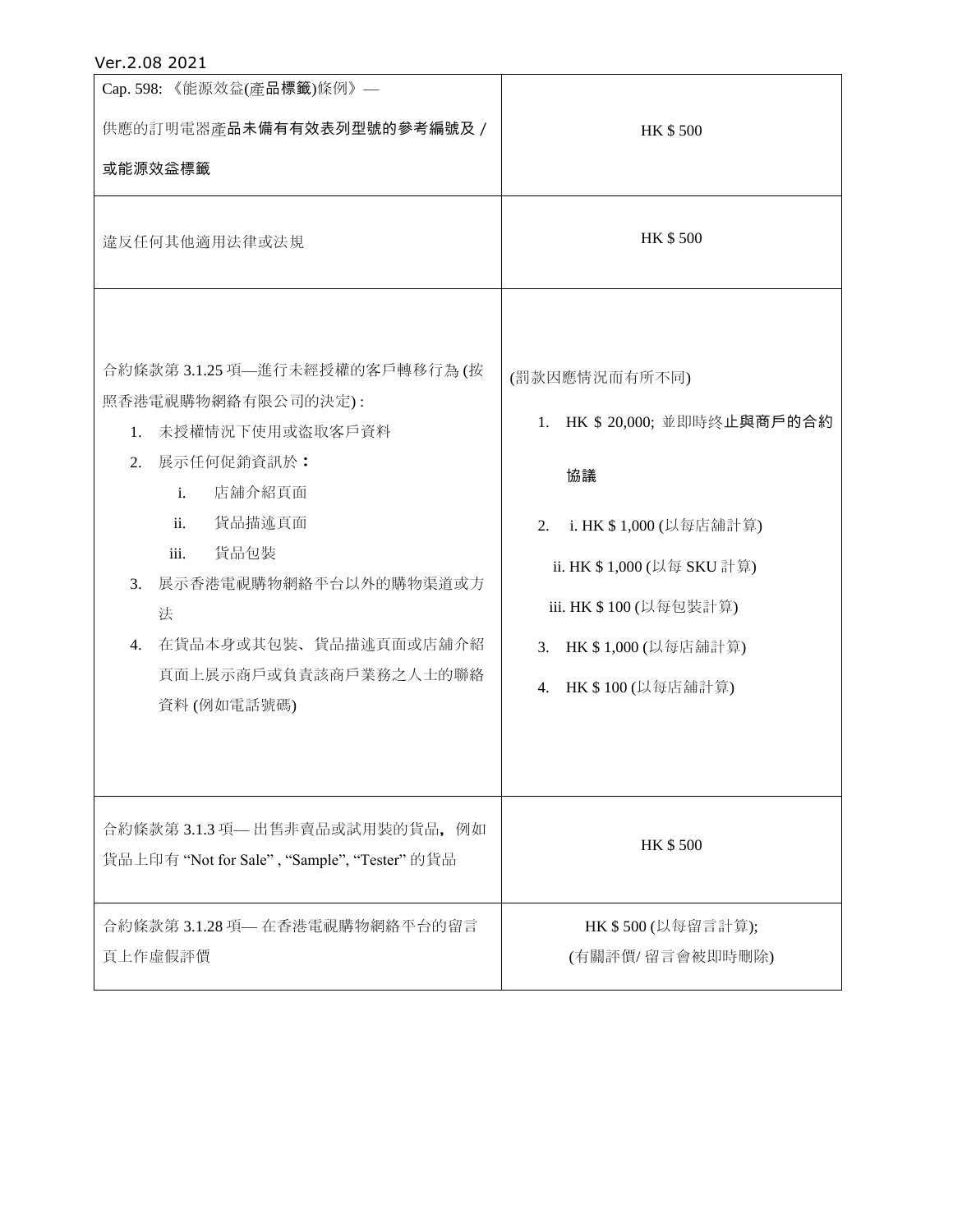| 合約條款第 3.1.27 項–<br>導致客戶被收取額外送貨運費, 例如經快遞公司<br>1.<br>收取的住宅附加費<br>於店舖或產品描述頁面上展示任何關於個別收取<br>2.<br>額外送貨運費的資訊 (大型傢俬或大型電器除外)<br>合約條款第3.1.3 項—出售 過期產品 | (罰款因應情況而有所不同)<br>1. HK \$500 (以每訂單計算)<br>2. HK \$500 (以每店舖計算)<br>HK \$100 (以每訂單計算) |
|-----------------------------------------------------------------------------------------------------------------------------------------------|------------------------------------------------------------------------------------|
| 合約條款第3.1.13 項 - 不遵守香港電視購物網絡有限公司<br>的市場推廣的規則<br>大型市場推廣, 例如: 感謝祭及季節性的營銷活動<br>1.<br>其他市場推廣<br>2.                                                 | (罰款因應情況而有所不同)<br>取決於可能導致損失和客戶訂單價值<br>1.<br>HK\$ 100 (以每 SKU 計算)<br>2.              |
| 合約條款第3.1.13 項—不遵守香港電視購物網絡有限公司<br>有關營運、公平交易和產品安全的規則、指引或通知                                                                                      | (罰款因應情況而有所不同)<br>\$100 (以每 SKU 計算)<br>*罰款額以最新的指引或通知為準                              |
| 合約條款第 3.1.6 項––<br>沒有向 HKTVmall 提供清晰和 / 或適時的的產品描述                                                                                             | HK \$100 (以每 SKU 計算)                                                               |

列表三:發現貨品發生與送貨有關的問題時,香港電視購物網絡有限公司會向商戶收取的罰款

| 相關法例及條款                                                                 | 罰款                |
|-------------------------------------------------------------------------|-------------------|
| 合約條款第3.1.7 項— 錯誤送貨或不準時送貨(包括提早送貨、<br>延遲送貨、未能送貨、遺漏送貨)                     | HK \$100 (以每訂單計算) |
| 合約條款第 3.1.7 項— 由商戶取消訂單                                                  | HK \$100 (以每訂單計算) |
| 合約條款第 3.1.26 項—不遵守包裝指引或貨品包裝不符合香港<br>電視購物網絡有限公司要求(按照香港電視購物網絡有限公司的<br>決定) | HK \$100 (以每訂單計算) |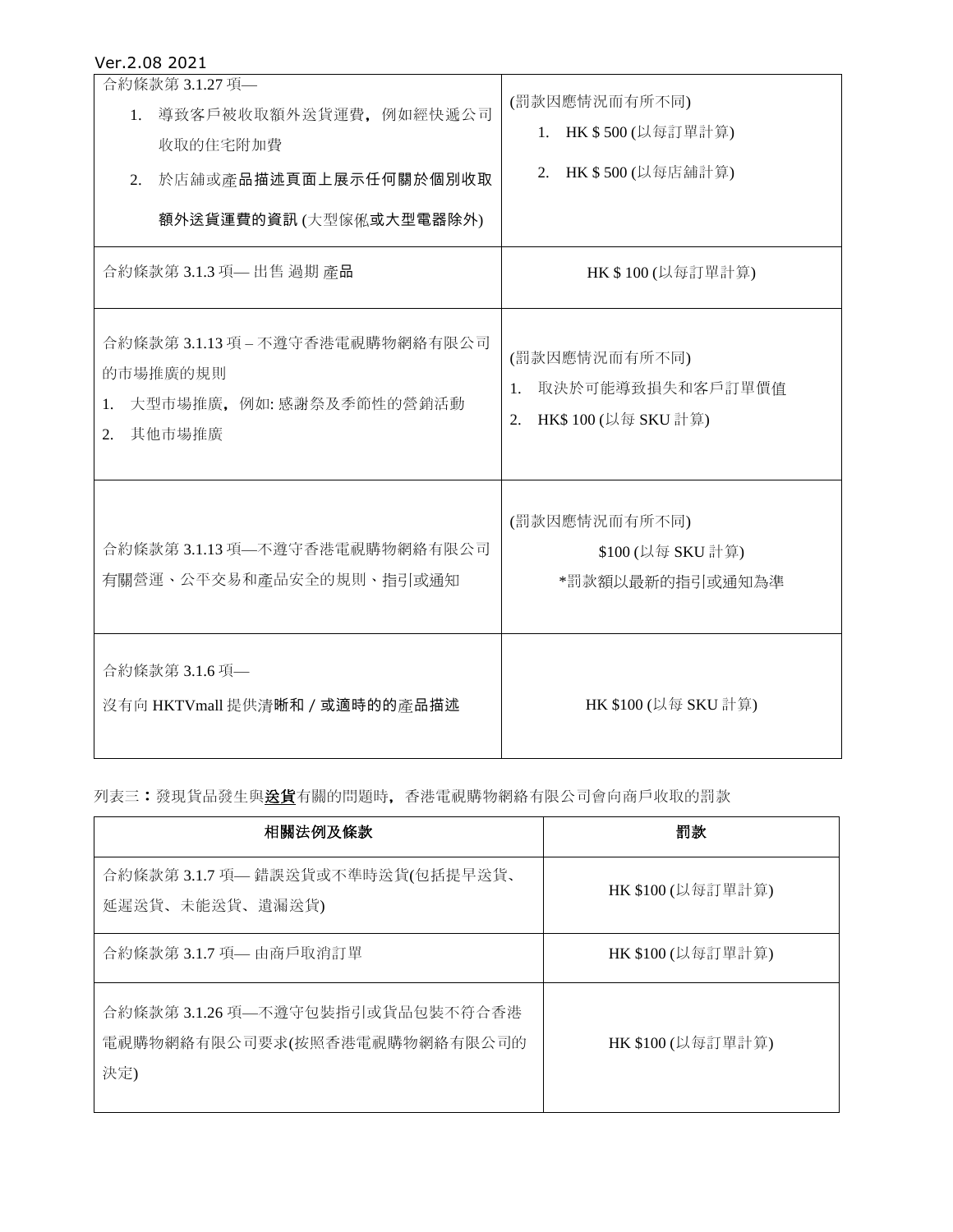| <附件三>商戶沒有主動取消因缺貨而未能完成的訂單          | HK \$200 (以每訂單計算)           |
|-----------------------------------|-----------------------------|
| <附件一>商戶未經 HKTVmall 預先批准下以「商戶派送」形式 | HK \$100 (以每 SKU 或每訂單計算, 如適 |
| 自行派送<附件四>豁免產品清單以外的產品              | 用)                          |

# 注意事項

香港電視購物網絡有限公司在進行下一次產品檢查時,若發現商戶所銷售的貨品再次違反相同條例,其罰 款將以上一次被罰金額 (不包括列表三所列的項目) 雙倍計算。

本公司保留全權自行決定於任何時候就附件三— 罰款作出任何更改,而且不作預先通知。修改後的附件三 — 罰款會在通知商戶後生效,繼續使用香港電視購物網絡有限公司服務及/ 或繼續於 HKTVmall 經營業務的 商戶應無條件接受更改後的附件三— 罰款。

最後更新日期: 2021 年 8 月 11 日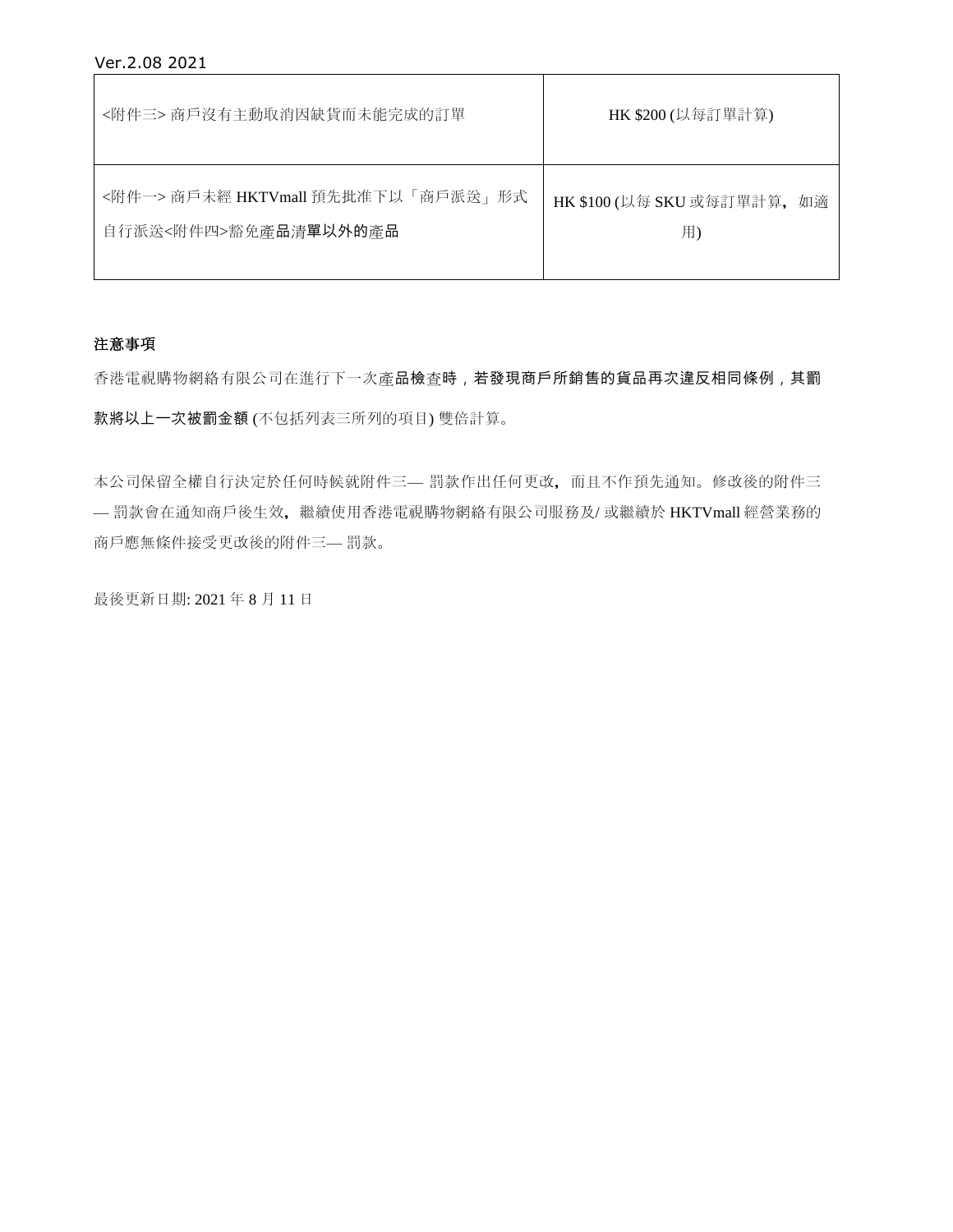#### **SCHEDULE 4 MERCHANT DELIVERY - EXEMPTED PRODUCTS**

All Products (except exempted Products) must be delivered under the Standard Delivery arrangement under Schedule 1 section A.

The exempted Products that **must** be delivered under the Merchant Delivery arrangement under Schedule 1 section B are limited to the following:-

| <b>Product Category</b>                                    | <b>Example</b>                                                                                                                                                                                       | <b>Remark</b>                                                                                                                                                          |
|------------------------------------------------------------|------------------------------------------------------------------------------------------------------------------------------------------------------------------------------------------------------|------------------------------------------------------------------------------------------------------------------------------------------------------------------------|
| <b>Product Exceeding</b><br>Delivery Volumetric<br>Weight* | Large Furniture:<br>Bed / Mattress<br>Wardrobe<br><b>Storage Cabinet</b><br>Office Chair / Office Desk / Computer Desk<br>Dining Table<br>Sofa<br>Massage Sofa                                       | *Volumetric Weight Out of HKTVmall<br>Delivery Allowance:<br>1. Carton / product exceeding 20 kg; or<br>2. Either side of the carton / product<br>exceeding 130 cm; or |
|                                                            | Large Electronic Appliances:<br><b>Washing Machine</b><br>Refrigerator<br>Television<br>Monitor of 24 Inch or Above                                                                                  | 3. The sum of length, width and height of<br>each carton / product exceeding 180 cm.                                                                                   |
| Flowers, Fruit Hamper<br>and Poon Choi                     | Flowers, Fruit Hamper and Poon Choi                                                                                                                                                                  |                                                                                                                                                                        |
| <b>Electronic Appliances</b><br>Pricing above HK\$4,000    | Smartphone / Tablet                                                                                                                                                                                  |                                                                                                                                                                        |
| <b>Product Requiring</b><br><b>Installation Services</b>   | Security Safe<br>Range Hood<br><b>Smart Door Lock</b><br>Water Purifier<br>Water Heater<br><b>Thermo Ventilators</b><br>Built-in Microwave Oven / Electric<br>Cooktops<br>Other Built-in Kitchenware |                                                                                                                                                                        |
| 0-4°C Chilled Food**                                       | Ready To Cook Dishes                                                                                                                                                                                 | ** Each product will be reviewed for<br>approval                                                                                                                       |
| Fine Jewelry                                               | Pure Gold / Diamond                                                                                                                                                                                  |                                                                                                                                                                        |
| Wine                                                       | Whiskies / Spirits / Red Wine / White Wine                                                                                                                                                           | Product pricing above HK\$2,000                                                                                                                                        |